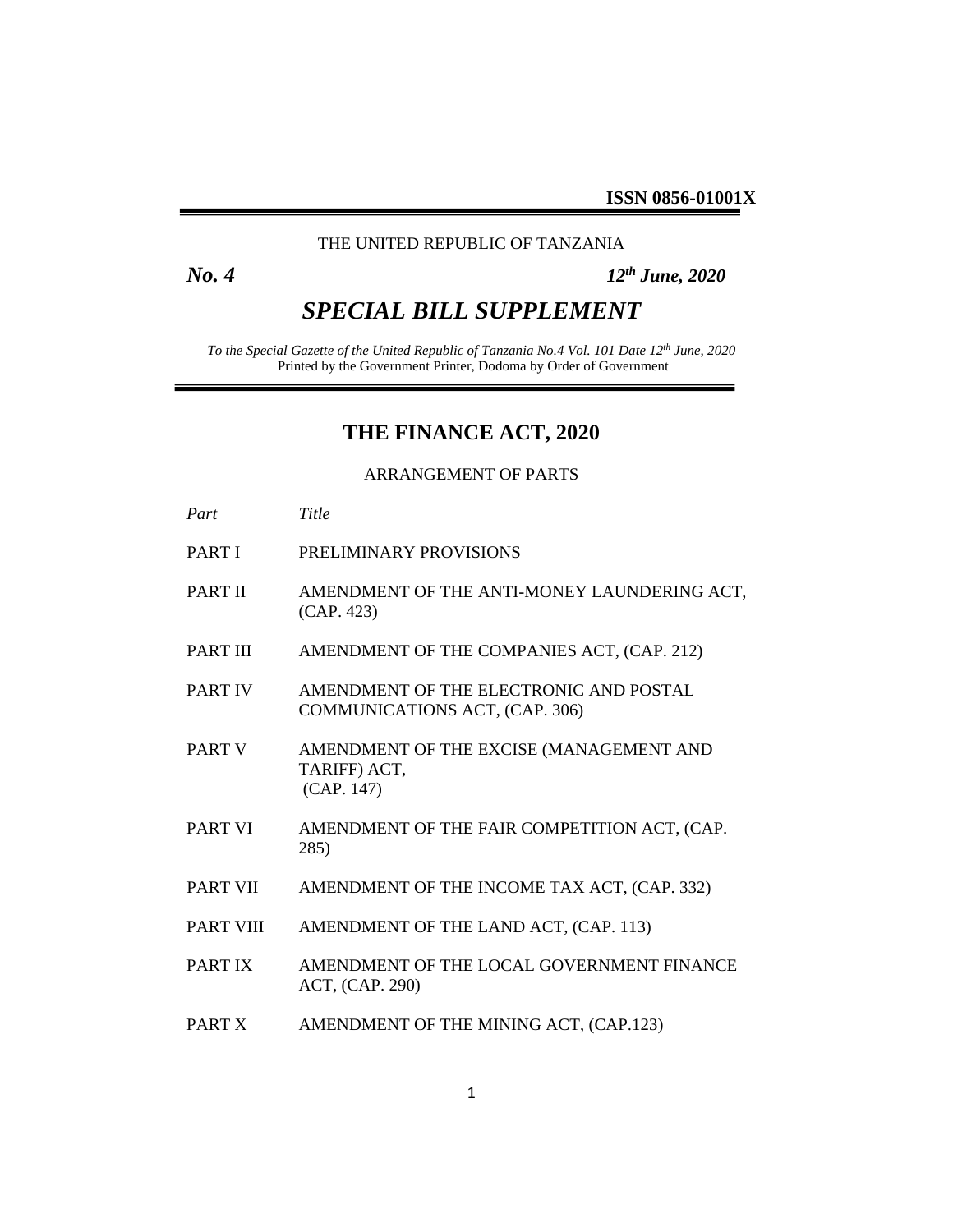- PART XI AMENDMENT OF THE MOTOR VEHICLES (TAX ON REGISTRATION AND TRANSFER) ACT, (CAP. 124)
- PART XII AMENDMENT OF THE NATIONAL PARKS ACT, (CAP. 282)
- PART XIII AMENDMENT OF THE NGORONGORO CONSERVATION AREA ACT, (CAP. 284)
- PART XIV AMENDMENT OF THE TANZANIA REVENUE AUTHORITY ACT, (CAP. 399)
- PART XV AMENDMENT OF THE TAX ADMINISTRATION ACT, (CAP. 438)
- PART XVI AMENDMENT OF THE TREASURY REGISTRAR (POWERS AND FUNCTIONS) ACT, (CAP. 370)
- PART XVII AMENDMENT OF THE TRUSTEES' INCORPORATION ACT, (CAP. 318)
- PART XVIII AMENDMENT OF THE VALUE ADDED TAX ACT, (CAP. 148)
- PART XIX AMENDMENT OF THE VOCATIONAL EDUCATION AND TRAINING ACT, (CAP. 82)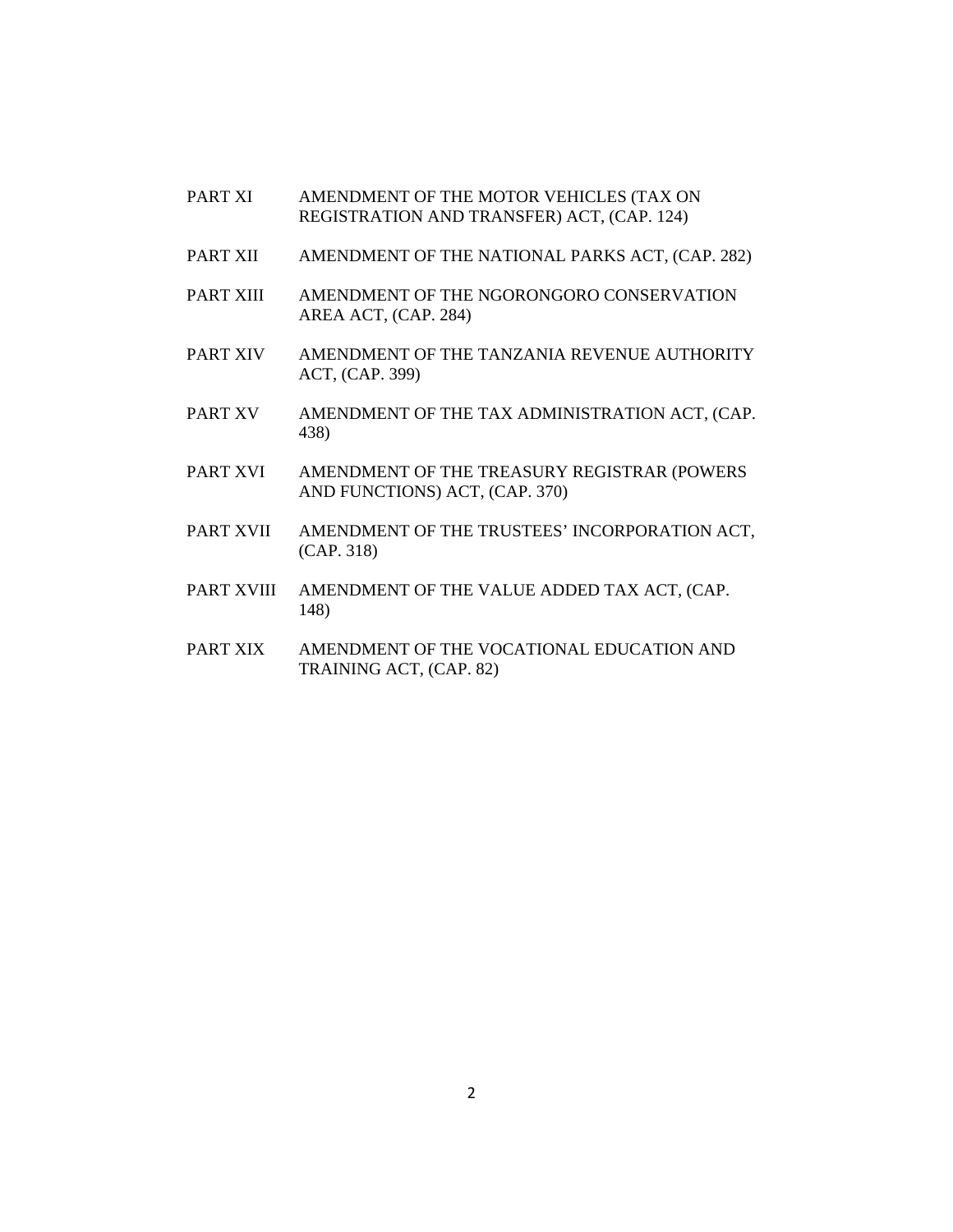## **NOTICE**  $\overline{\phantom{a}}$

 $\overline{\phantom{a}}$ 

This Bill to be submitted to the National Assembly is published for general information to the public with a statement of its objects and reasons.

Dodoma, JOHN W. H. KIJAZI 10<sup>th</sup> June, 2020 *Secretary to the Cabinet* 

## **A BILL**

*for*

**An Act to impose and alter certain taxes, duties, levies, fees and to amend certain written laws relating to the collection and management of public revenues.**

**ENACTED** by Parliament of the United Republic of Tanzania.

## PART I

#### PRELIMINARY PROVISIONS

Short title **1.** This Act may be cited as the Finance Act, 2020.

Commence ment

**2.** This Act shall come into operation on the  $1<sup>st</sup>$  day of July, 2020.

#### PART II

AMENDMENT OF THE ANTI-MONEY LAUNDERING ACT, (CAP. 423)

Construction Cap. 423 **3**. This Part shall be read as one with the Anti-Money Laundering Act, hereinafter referred to as the "principal Act".

Amendment of section 3 **4**. The principal Act is amended in section 3, by adding in the appropriate alphabetical order the following new definitions: Cap. 332 ""arrangement" has the meaning ascribed to it
under the Income Tax Act: under the Income Tax Act;

"beneficial owner" means a natural person-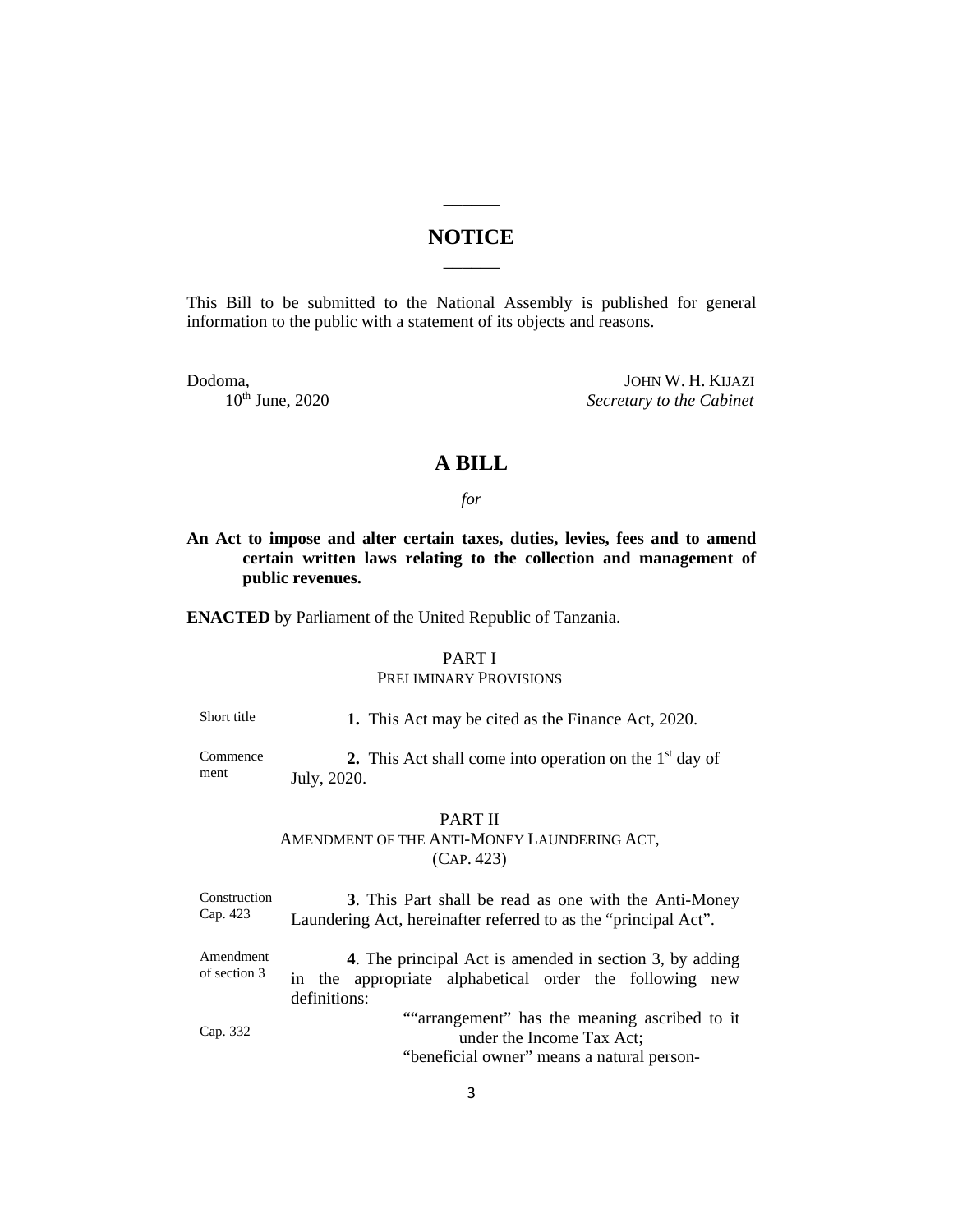- (a) who directly or indirectly ultimately owns or exercises substantial control over an entity or an arrangement;
- (b) who has a substantial economic interest in or receives substantial economic benefit from an entity or an arrangement directly or indirectly whether acting alone or together with other persons;
- (c) on whose behalf an arrangement is conducted; or
- (d) who exercises significant control or influence over a person or arrangement through a formal or informal agreement;".

**5**. The principal Act is amended in section 15-

(a) in subsection  $(1)$ , by-

- (i) deleting the full stop appearing at the end of paragraph (b)(iv) and substituting for it a "semi-colon" and the word "and";
- (ii) adding immediately after paragraph (b) the following:
	- "(c) when dealing with entities or arrangements, ensure that accurate and up to date records concerning their beneficial owners are obtained, verified and maintained.";
- (b) by adding immediately after subsection (1) the following:

"(1A) A director, manager, secretary, shareholder, partner, settlor, protector, consultant, care taker, member or council member or any other person handling or otherwise involved or responsible in the overall day to day management of the affairs of an entity or arrangement shall provide official records relating to beneficial owners to a reporting person.";

- (c) in subsection  $(2)$ , by-
	- (i) deleting the word "and" appearing at the end of paragraph (c);
	- (ii) adding immediately after paragraph (c) the following:
		- "(d) in the case of beneficial owners-
			- (i) full name and any former or

Amendment of section 15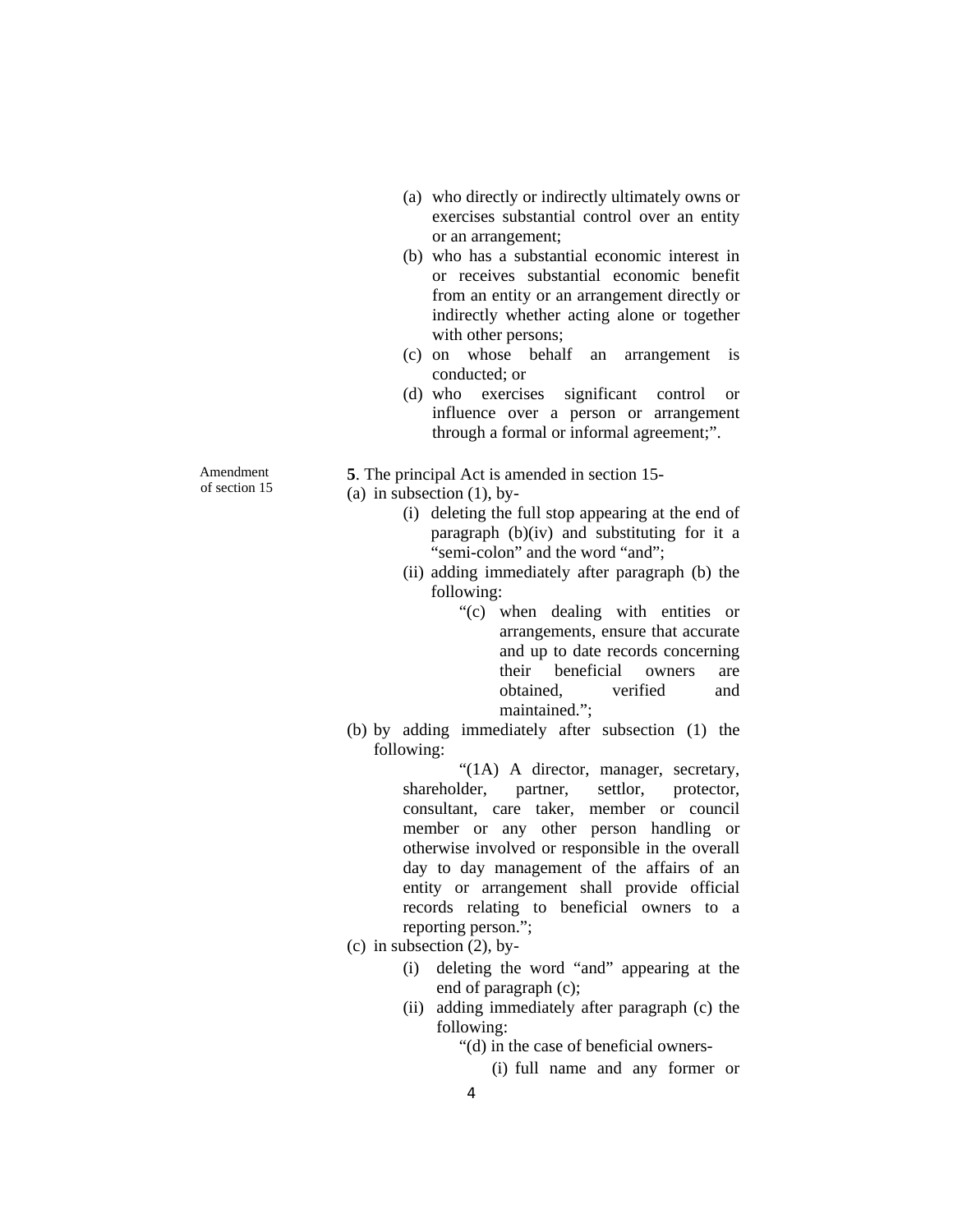other name;

(ii) date and place of birth;

- (iii) telephone number;
- (iv) nationality, national identity number, passport number or other appropriate identification and proof of identity"; and

(iii) renaming paragraph (d) as paragraph (e).

### PART III

## AMENDMENT OF THE COMPANIES ACT, (CAP. 212 )

| Construction<br>Cap 212               | <b>6.</b> This Part shall be read as one with the Companies Act,<br>hereinafter referred to as the "principal Act".                                                                                                                                                                                                                                                                                                                                                                                                                                                                                                                                                                                                                                                                                                                            |  |  |  |
|---------------------------------------|------------------------------------------------------------------------------------------------------------------------------------------------------------------------------------------------------------------------------------------------------------------------------------------------------------------------------------------------------------------------------------------------------------------------------------------------------------------------------------------------------------------------------------------------------------------------------------------------------------------------------------------------------------------------------------------------------------------------------------------------------------------------------------------------------------------------------------------------|--|--|--|
| Amendment<br>of section 2<br>Cap. 332 | 7. The principal Act is amended in section 2 by adding in<br>the appropriate alphabetical order the following new definitions:<br>""arrangement" has the meaning ascribed to it<br>under the Income Tax Act;<br>"beneficial owner" means a natural person-<br>(a) who directly or indirectly ultimately owns or<br>exercises substantial control over an entity<br>or an arrangement;<br>(b) who has a substantial economic interest in<br>or receives substantial economic benefit<br>from an entity or an arrangement directly or<br>indirectly whether acting alone or together<br>with other persons;<br>whose behalf<br>(c)<br>on<br>an<br>arrangement<br><i>is</i><br>conducted; or<br>exercises significant<br>$(d)$ who<br>control<br><b>or</b><br>influence over a person or arrangement<br>through a formal or informal agreement;". |  |  |  |
| Amendment<br>of section 14            | <b>8.</b> The principal Act is amended in section 14 by deleting<br>subsection (2) and substituting for it the following:<br>"(2) With the memorandum, there shall be<br>delivered a statement in the prescribed form containing-<br>(a) name and address, or registered office, of-<br>the person or persons being the first<br>(i)<br>director or directors of the company;<br>the person or persons being the first<br>(ii)                                                                                                                                                                                                                                                                                                                                                                                                                 |  |  |  |

secretary or joint secretaries of the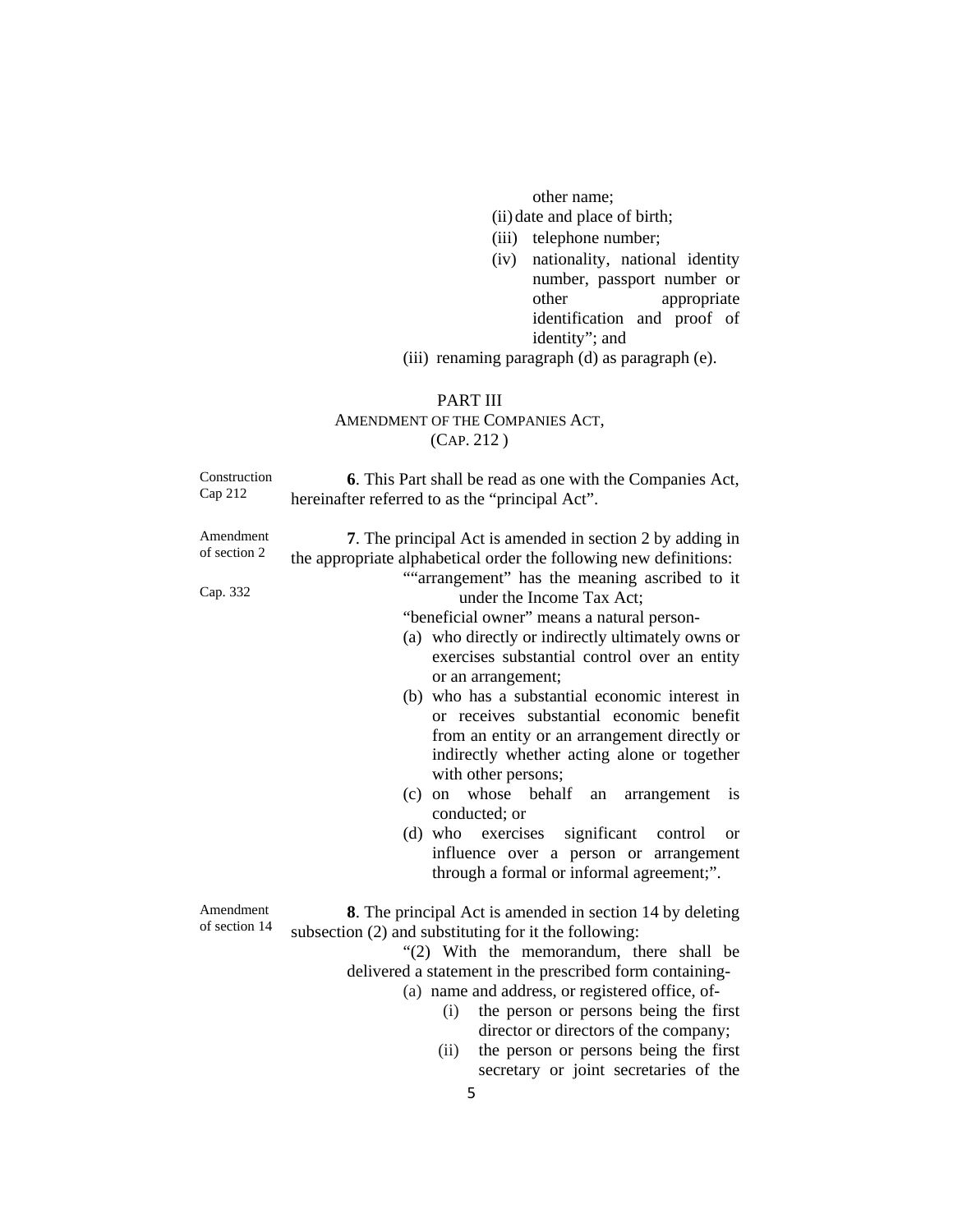company,

and in the case of a first director or directors, particulars of any other directorships held during the five years preceding the date on which the statement is delivered to the Registrar;

- (b) accurate and up to date records of beneficial owners of such company which shall include-
	- (i) full name, including any former or other name;
	- (ii) date and place of birth;
	- (iii) telephone number;
	- (iv) nationality, national identity number, passport number or other appropriate identification;
	- (v) residential, postal and email address, if any;
	- (vi) place of work and position held;
	- (vii) nature of the interest including the details of the legal, financial, security, debenture or informal arrangement giving rise to the beneficial ownership; and
	- (viii) oath or affirmation as to whether the beneficial owner is a politically exposed person or not."

**9**. The principal Act is amended in section 16, by-

- (a) designating the content of subsection (1) of section 16; and
- (b) deleting subsection (2).

"Prohibition of issuing share warrant

Repeal and replacement of section 85

Amendment of section 16

> **10**. The principal Act is amended by repealing section 85 and replacing for it the following-

> > **85**.-(1) Notwithstanding anything contained in its memorandum and articles of association, a company shall not, with effect from the effective date, issue share warrant in respect of any shares.

(2) A bearer of a share warrant shall within twelve months from the effective date, surrender for cancellation the share warrant to the company that issued the warrant.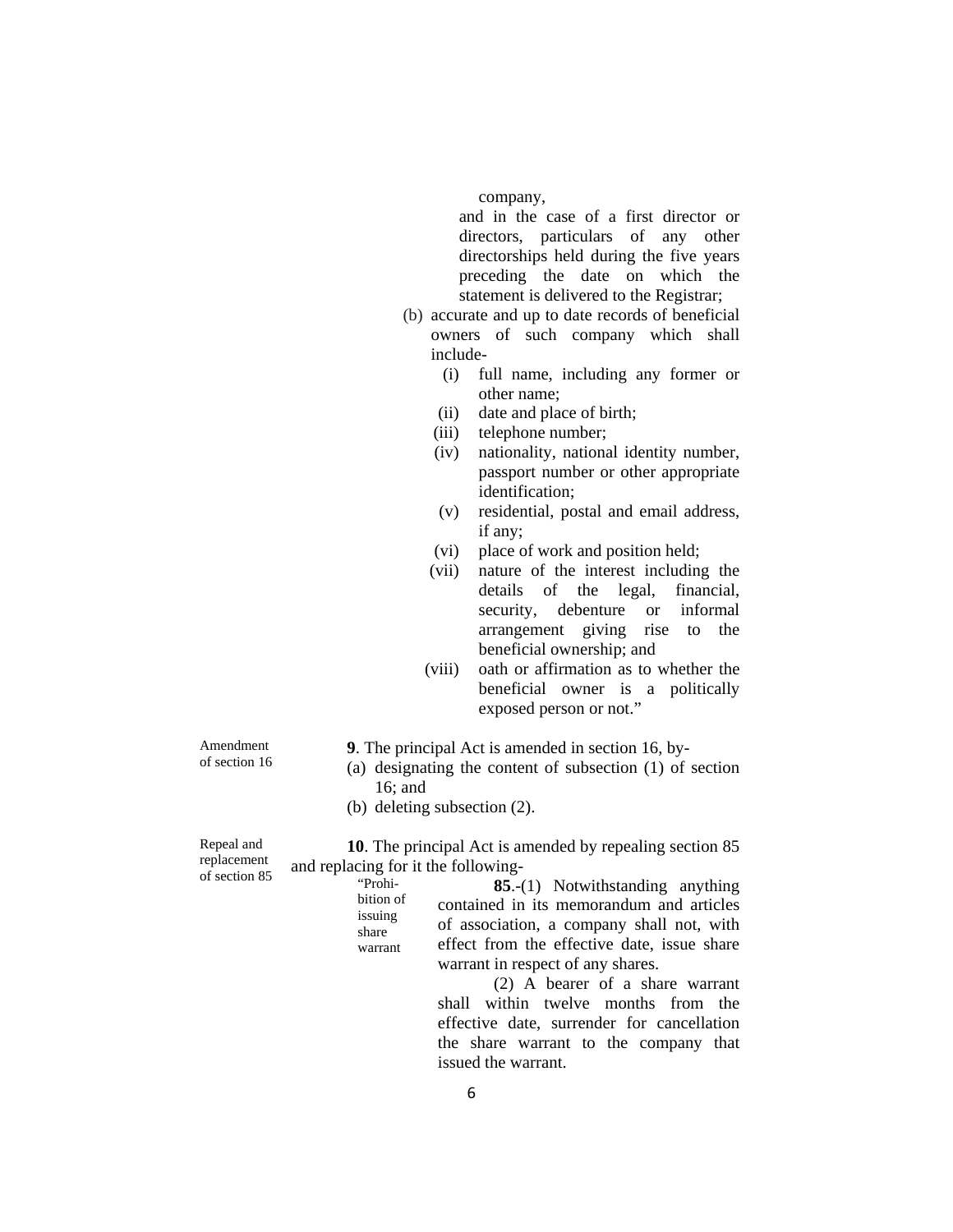(3) Upon surrender of the share warrant under subsection (1), a company shall-

- (a) cancel the share warrant;
- (b) enter in its register of members, the names of persons requesting that their names and addresses be entered in the register of members; and
- (c) notify the Registrar of any changes in the register of members resulting from the enforcement of this section.

(4) Any share warrant which is not surrendered after the expiry of a period of twelve months from the effective date shall be deemed to be cancelled.

(5) Notwithstanding subsection (4), the Registrar may allow surrender of share warrant after the expiry of the period of twelve months from the effective date upon adducing reasonable grounds of delay.

(6) For purposes of this section-

- "bearer of share warrant" means a person who held a share warrant on or before the effective date; and
- "effective date" means the  $1<sup>st</sup>$  day of July, 2020"

**11**. The principal Act is amended in section 86, by deleting the words "or of any share warrant or coupon" and "or share warrant or coupon".

Amendment of Part V **12**. The principal Act is amended in Part V by deleting the words "register of its members" and "register of members" wherever they appear in Chapter II and substituting for them the words "register of its members and beneficial owners" and "register of members and beneficial owners" respectively. Amendment of section 115 **13**. The principal Act is amended in section 115, by- (a) adding immediately after subsection (1) the following:

Amendment of section 86

> "(2) A company having a beneficial owner shall, in the register referred to under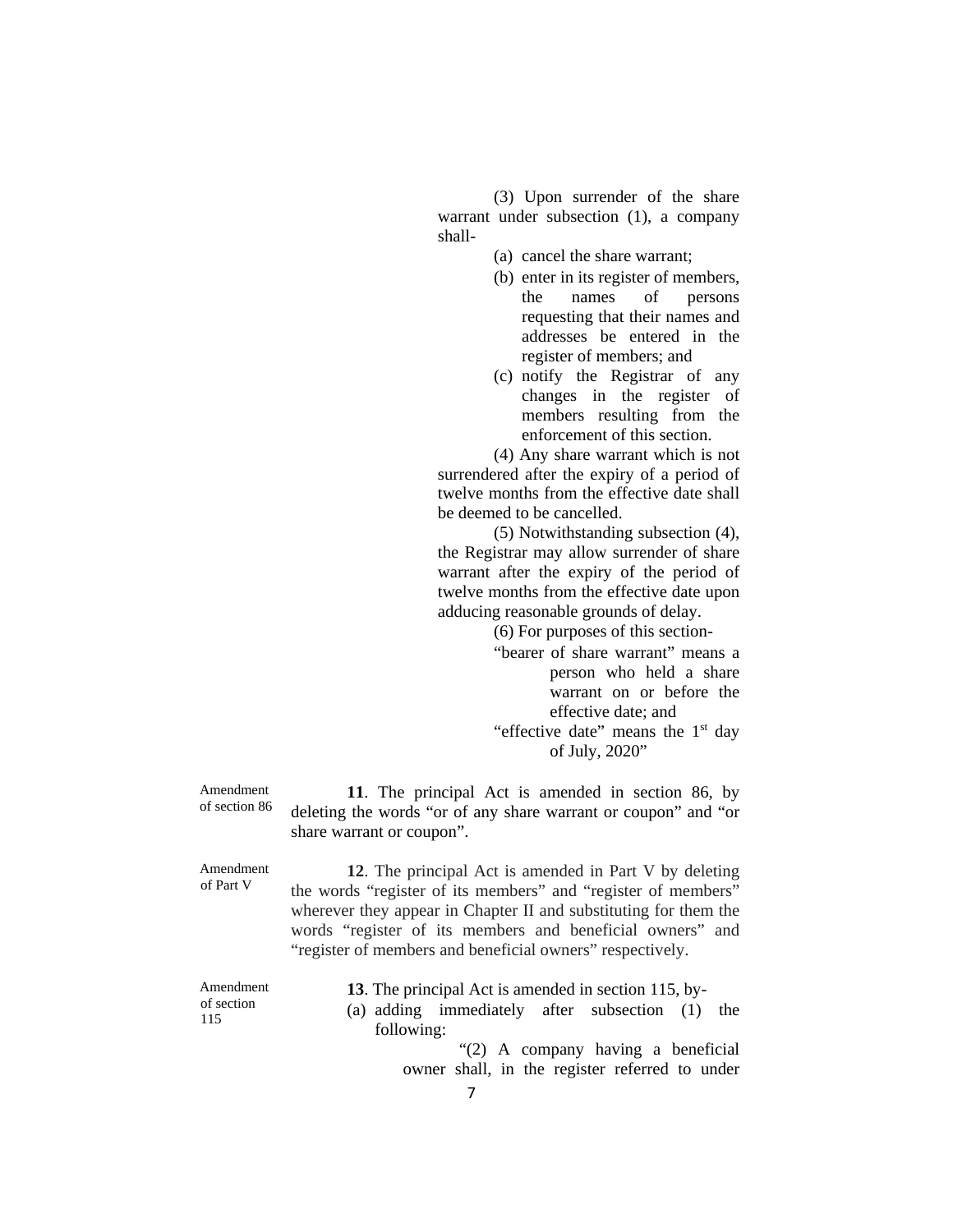|                                | subsection (1), make entries of information as<br>provided under section $14(2)(b)$ ."<br>(b) renumbering subsections $(2)$ , $(3)$ and $(4)$<br>as<br>subsections $(3)$ , $(4)$ and $(5)$ respectively; and<br>(c) adding immediately after subsection<br>(5)<br>as<br>renumbered the following:<br>"(6) A company shall, where there are<br>changes in the beneficial ownership of the<br>company, give notice to the Registrar within<br>thirty days of such changes."     |  |  |
|--------------------------------|-------------------------------------------------------------------------------------------------------------------------------------------------------------------------------------------------------------------------------------------------------------------------------------------------------------------------------------------------------------------------------------------------------------------------------------------------------------------------------|--|--|
| Repeal of<br>section 117       | 14. The principal Act is amended by repealing section<br>117.                                                                                                                                                                                                                                                                                                                                                                                                                 |  |  |
| Amendment<br>of section<br>129 | 15. The principal Act is amended in section 129, by-<br>(a) adding immediately after paragraph (e) the<br>following:<br>"(f) if the company has a beneficial owner,<br>records of its beneficial owner as specified<br>under section $14(2)(b)$ ;" and<br>(b) renaming paragraph (f) as paragraph (g).                                                                                                                                                                        |  |  |
| Amendment<br>of section<br>191 | 16. The principal Act is amended in section 191, by-<br>(a) deleting subsection $(2)$ ; and<br>(b) renumbering subsections $(3)$ , $(4)$ and $(5)$<br>as<br>subsections $(2)$ , $(3)$ and $(4)$ respectively.                                                                                                                                                                                                                                                                 |  |  |
| Addition of<br>section<br>451A | 17. The principal Act is amended by adding immediately<br>after section 451 the following-<br>"Register<br>451A. The Registrar shall establish<br>of<br>and maintain a Register of beneficial<br>beneficial<br>owners in which shall be entered-<br>owners<br>(a) information provided<br>in<br>accordance with section<br>115<br>(2);<br>$(b)$ the<br>following<br>information<br>relating to a legal person-<br>(i) name of body corporate;<br>(ii) address of head office; |  |  |
|                                | (iii) identity<br>of<br>directors,<br>shareholders<br>and<br>beneficial owners;<br>(iv) proof of incorporation or<br>evidence of legal status<br>8                                                                                                                                                                                                                                                                                                                            |  |  |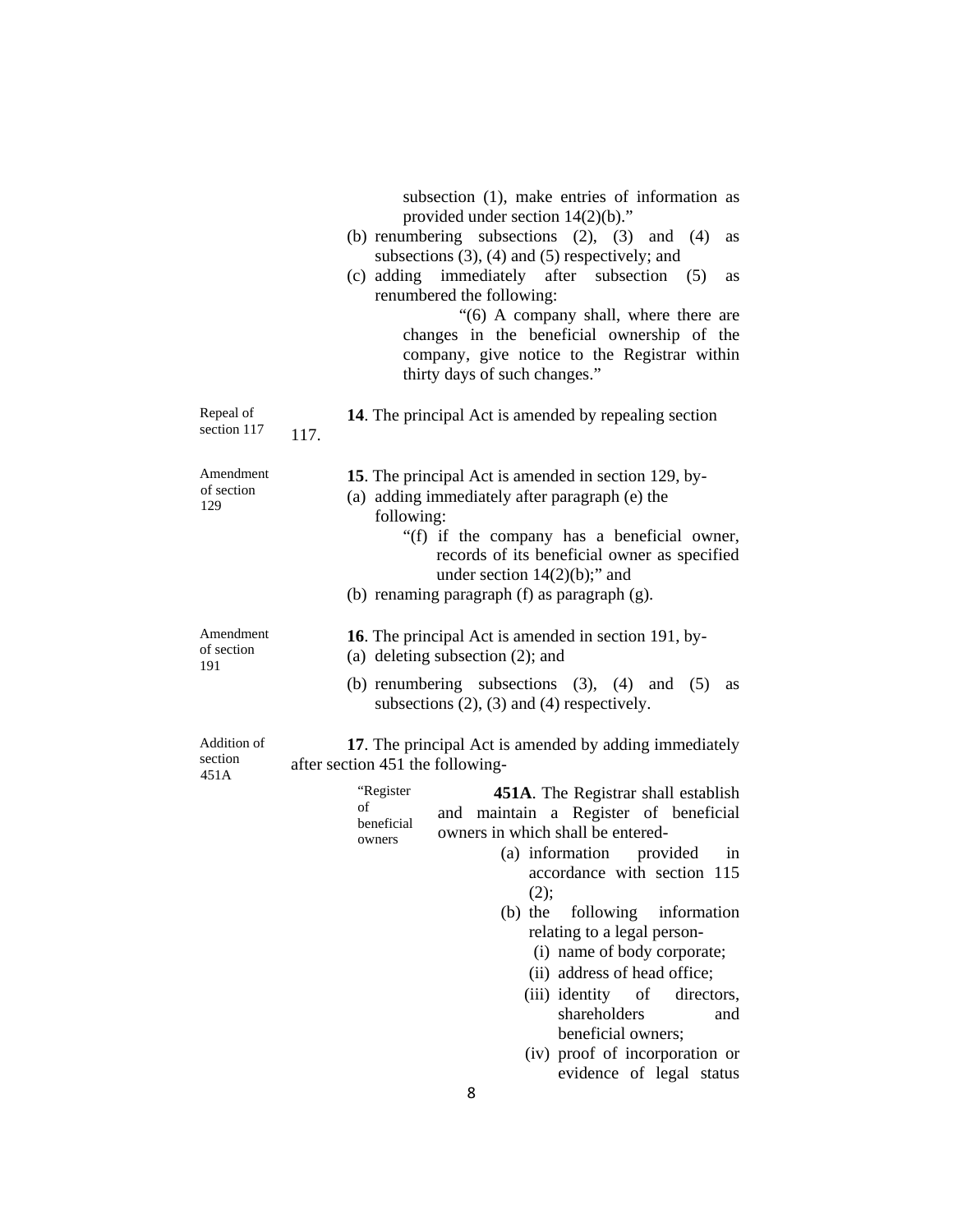and legal form; and

(v) such other information necessary to determine the ownership and control of the legal person."

Amendment of Schedule **18.** The principal Act is amended in the Schedule by deleting the words "or warrant" appearing in paragraph 108 of Part I of Table A.

#### PART IV

#### AMENDMENT OF THE ELECTRONIC AND POSTAL COMMUNICATIONS ACT, (CAP. 306)

Construction Cap. 306

**19.** This Part shall be read as one with the Electronic and Postal Communications Act, hereinafter referred to as the "principal Act".

Amendment of section 26 **20.** The principal Act is amended in section 26 by adding immediately after subsection (6) the following:

> "(7) Notwithstanding the provisions of subsection (1), the conditions of having public shareholding shall not apply to the following licensee:

- (a) network facility wholly owned by the Government;
- (b) network facility in which the Government owns twenty five percent shares or more; and
- (c) network facility licenced for lease of towers."

#### PART V

## AMENDMENT OF THE EXCISE (MANAGEMENT AND TARIFF) ACT, (CAP. 147)

Construction Cap. 147 **21.** This Part shall be read as one with the Excise (Management and Tariff) Act, hereinafter referred to as the "principal Act".

Amendment of Schedule **22.** The principal Act is amended in the Fourth Schedule by inserting immediately after Heading 20.09 the following: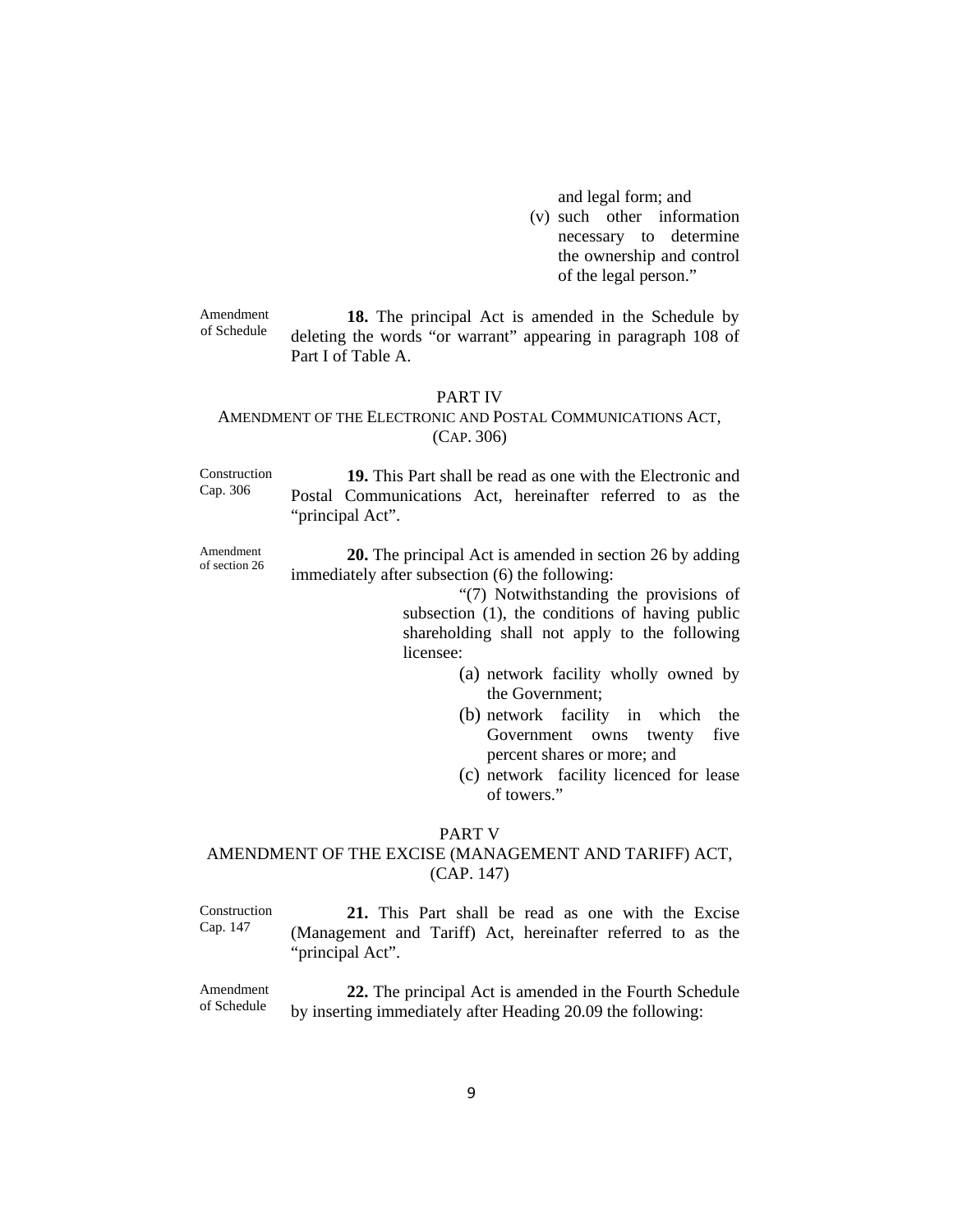| $\epsilon \, \epsilon$ | Headi<br>$\mathbf{n}\mathbf{g}$ | H.S.<br>Code<br>No. | Descri<br>ption                    | Unit      | Old<br>Exc<br>ise<br>Rat<br>e | <b>New</b><br><b>Excise</b><br>Rate |    |
|------------------------|---------------------------------|---------------------|------------------------------------|-----------|-------------------------------|-------------------------------------|----|
|                        |                                 |                     |                                    | Othe<br>r |                               |                                     |    |
|                        | 21.06                           | 2106.9<br>0.99      | Importe<br>d<br>powder<br>ed beer  | kg        | Tsh<br>$\Omega$<br>per/<br>kg | Tshs.<br>844.00<br>per/kg           |    |
|                        | 21.06                           | 2106.9<br>0.99      | Importe<br>d<br>powder<br>ed juice | kg        | Tsh<br>s 0<br>per/<br>kg      | Tshs.<br>232.00<br>per/kg           | ,, |

## PART VI AMENDMENT OF THE FAIR COMPETITION ACT, (CAP. 285)

Construction Cap. 285

Amendment of section 60

**23**. This Part shall be read as one with the Fair Competition Act, hereinafter referred to as the "principal Act".

**24**. The principal Act is amended in section 60(1) by deleting the words "of his annual turnover and not exceeding ten percent of his annual turnover" and substituting for them the words "but not exceeding ten percent of his annual turnover which has a source in Mainland Tanzania".

### PART VII AMENDMENT OF THE INCOME TAX ACT, (CAP. 332)

Construction Cap. 332 **25.** This Part shall be read as one with the Income Tax Act, hereinafter referred to as the "principal Act".

| Amendment       | <b>26.</b> The principal Act is amended in section 3- |
|-----------------|-------------------------------------------------------|
| of<br>section 3 | (a) in the definition of the term "associate", by-    |
|                 | (i) deleting the closing words appearing in           |
|                 | subparagraph (i) of paragraph (c) and                 |
|                 | substituting for it the following:                    |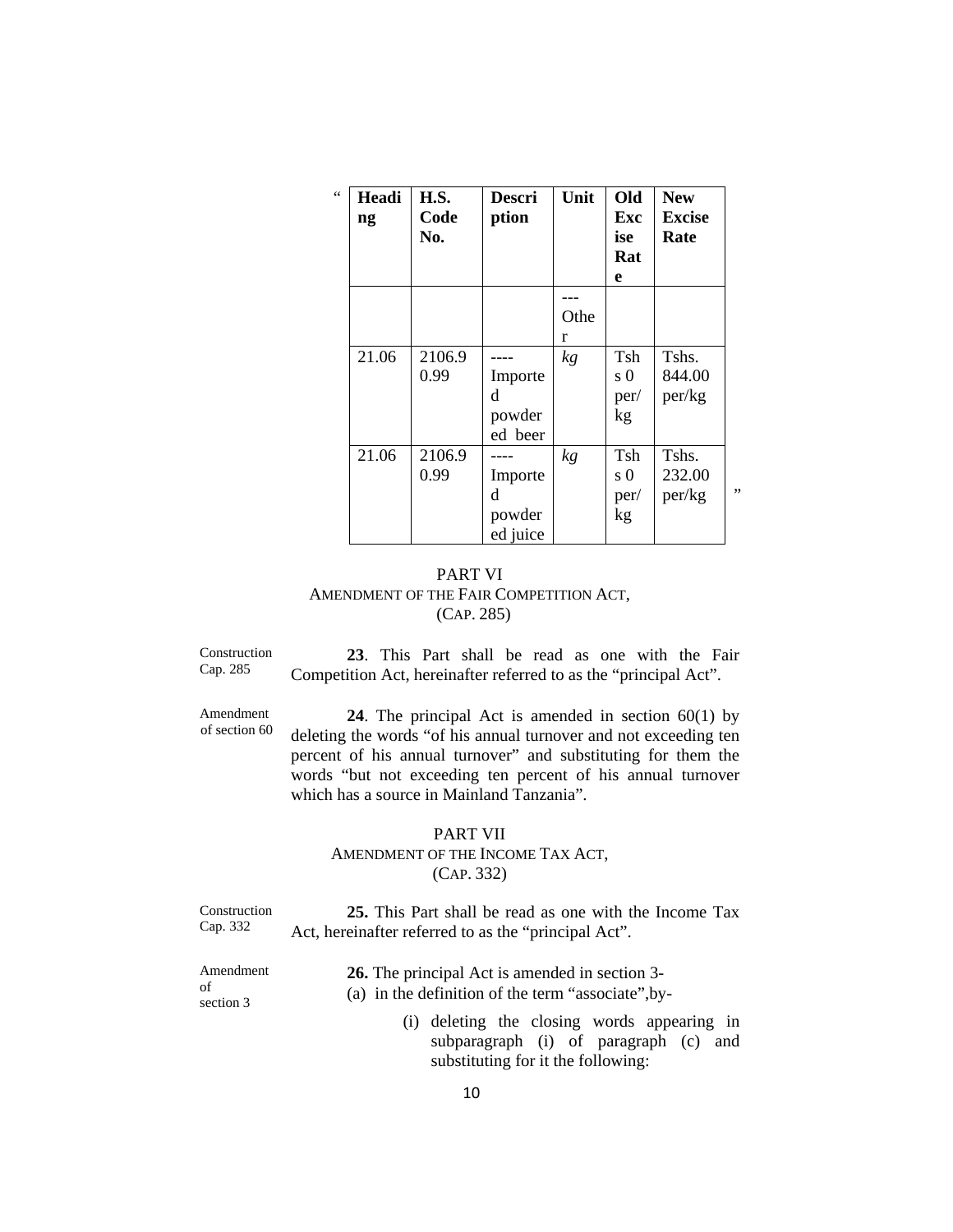"controls or may benefit from 25 percent or more of the rights to income or capital or voting power of the entity, except that the Commissioner may, upon consideration of the nature of business or investment of a person, determine the prescribed minimum percentage; or"; and

- (ii) adding immediately after the word "other" appearing at the end of paragraph (d) the words "whether or not they are in a business relationship and whether such intentions are communicated or not";
- (b) in the definition of the term "investment asset" by deleting the words "non-resident" appearing in the opening phrase; and
- (c) by inserting in their appropriate alphabetical order the following new definitions:

""beneficial owner" means a natural person-

- (a) who directly or indirectly ultimately owns or exercises substantial control over an entity or an arrangement;
- (b) who has a substantial economic interest in or receives substantial economic benefit from an entity or an arrangement directly or indirectly whether acting alone or together with other persons;
- (c) on whose behalf a transaction or arrangement is conducted; or
- (d) who exercises significant control or influence over a person or arrangement through a formal or informal agreement;
- "representative assessee" means an agent of a non-resident person or of a beneficial owner;
- "agent of a non-resident person or of a beneficial owner" includes any person in the United Republic-
	- (a) who is employed by or on behalf of a non-resident person or a beneficial owner;
	- (b) who has any business connection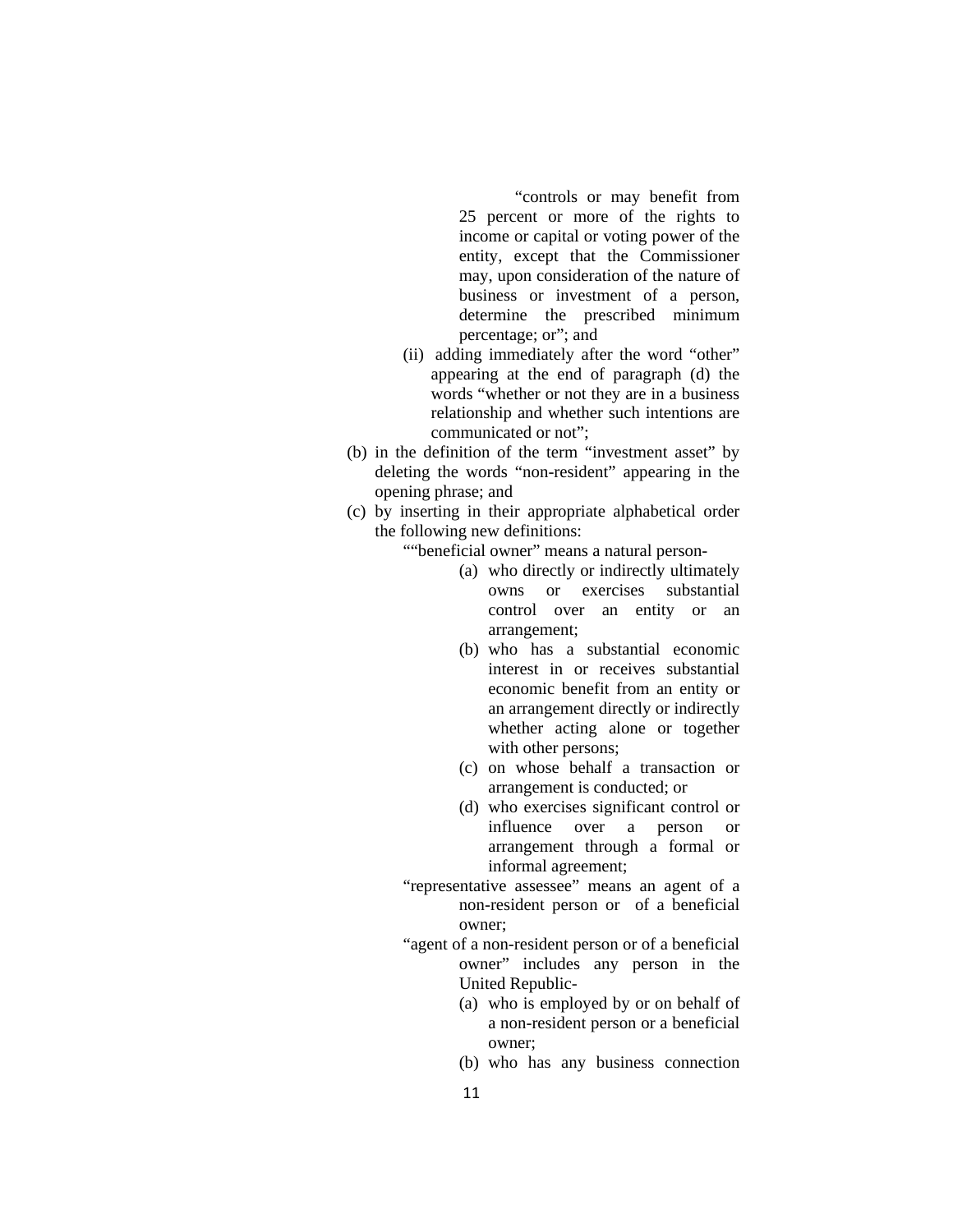with a non-resident person or a beneficial owner;

- (c) from or through whom a nonresident person or a beneficial owner is in receipt of any income, whether directly or indirectly; or
- (d) who is a trustee of a non-resident person, and includes any other person who, whether a resident or non-resident, has acquired by means of a transfer, a capital asset situated in the United Republic;
- "business connection" includes any business activity carried out through a person who, acting on behalf of the nonresident person or a beneficial owner-
	- (a) has and habitually exercises in the United Republic, an authority to conclude contracts on behalf of the non-resident person or a beneficial owner;
	- (b) habitually concludes contracts or plays the principal role leading to conclusion of contracts by that nonresident person or a beneficial owner, and the contracts are-
	- (i) whether or not in the name of the non-resident person or the beneficial owner;
	- (ii) for the transfer of the ownership of, or for the granting of the right to use property owned by that nonresident person, or that nonresident person has the right to use; or
	- (iii) for the provision of services by the non-resident person or the beneficial owner;
	- (c) has no such authority but habitually maintains in the United Republic a stock of goods or merchandise from which he regularly delivers goods or merchandise on behalf of the nonresident person or the beneficial owner;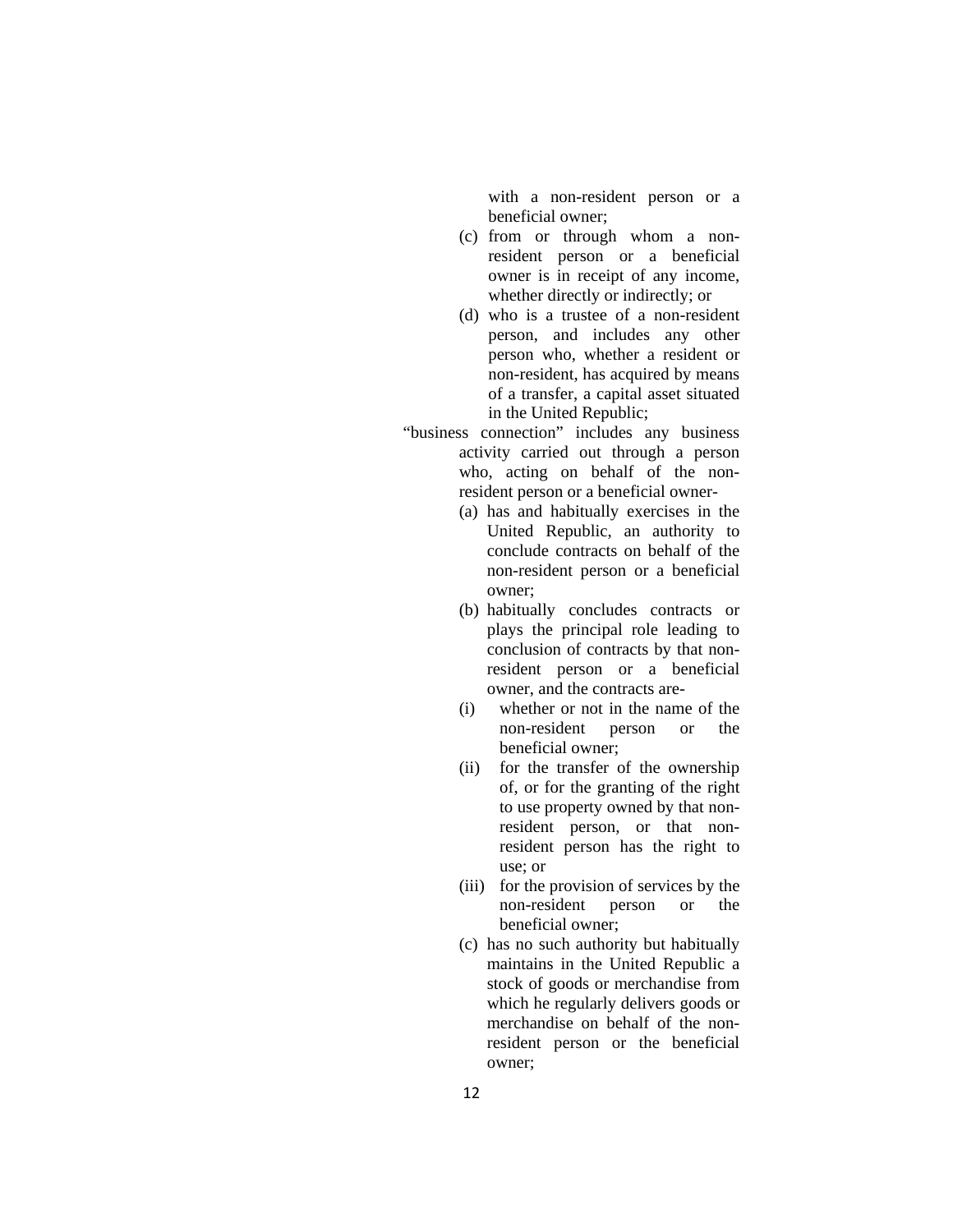- (d) habitually secures orders in the United Republic, mainly or wholly for the non-resident person or for that non-resident person and other non-resident persons controlling, controlled by, or subject to the same common control as that non-resident person, or for the beneficial owner; or
- (e) carries out any business or investment in the United Republic through an entity or an arrangement for economic benefit of a nonresident person or beneficial owner, whether directly or indirectly;"

Amendment of section 4

Amendment of section 6

**27.** The principal Act is amended in section 4(1), by-

- (a) deleting the word "or" appearing at the end of paragraph (b);
- (b) deleting the "full stop" appearing at the end of paragraph (c) and substituting for it a "semicolon" and the word "or"; and
- (c) adding immediately after paragraph (c) the following:
	- "(d) who is a representative assessee from or through whom a non-resident person is in receipt of any income, whether directly or indirectly."
- **28.** The principal Act is amended in section 6(1), by-
- (a) deleting the word "and" appearing in paragraph (b);
- (b) deleting the "full stop" appearing at the end of paragraph (c) and substituting for it a "semicolon" and the word "and"; and
- (c) adding immediately after paragraph (c) the following:
	- "(d) in the case of a representative assessee, the income of a non-resident or beneficial owner from business or investment for the year of income deemed to accrue or arise in the United Republic.".

Amendment of section 10

**29.** The principal Act is amended in section 10 by adding immediately after subsection (3) the following:

"(4) The requirement under subsection  $(3)(b)$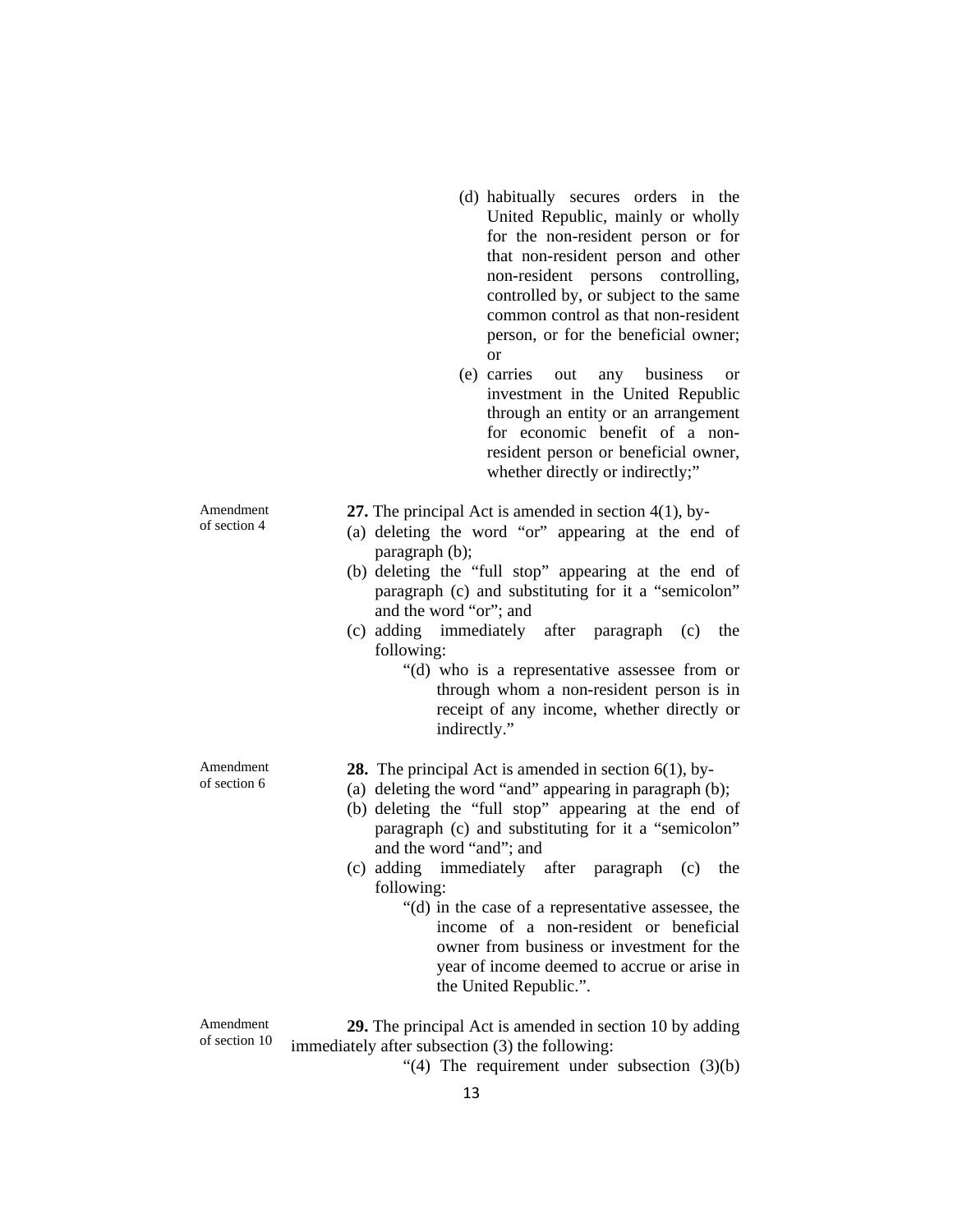shall not apply to a strategic project with a total tax payable not exceeding one billion shillings for the entire project period."

Amendment of section 12 **30**. The principal Act is amended in section 12 by adding immediately after subsection (5) the following:

> "(6) Notwithstanding any other provision to the contrary, the amount of deductible realized foreign exchange loss on interest free debt obligation shall be the amount of loss attributable to not more than seventy percent of such obligation.".

Amendment of section 16

- **31.** The principal Act is amended in section 16(1), by-
- (a) deleting the word "and" appearing in paragraph (b);
- (b) deleting a "full stop" appearing at the end of paragraph (c) and substituting for it a "semicolon";
- (c) adding immediately after paragraph (c) the following:

Cap. 379 "(d) contribution made to the AIDS Trust Fund established under the Tanzania

- 
- Commission for Aids Act; and
	- (e) contribution made to the Government in the fight against Coronavirus disease (COVID-19)."
- (d) adding immediately after subsection (1) the following:

"(2) The provisions of subsection  $(1)(e)$ shall cease to have effect on such date as the Minister may, by notice published in the *Gazette*, determine.";

- (e) renumbering subsections (2), (3) and (4) as subsections (3), (4) and (5) respectively; and
- (f) deleting the reference to subsection (3) appearing in the renumbered subsection (5) and substituting for it the reference to subsection (4).

Amendment of section 19

- **32.** The principal Act is amended in section 19, by-
- (a) adding immediately after subsection (1) the following:

"(2) Income of a person for the year of income having chargeable income and unrelieved losses for the four previous consecutive years of income may, subject to other limitations imposed by this section, be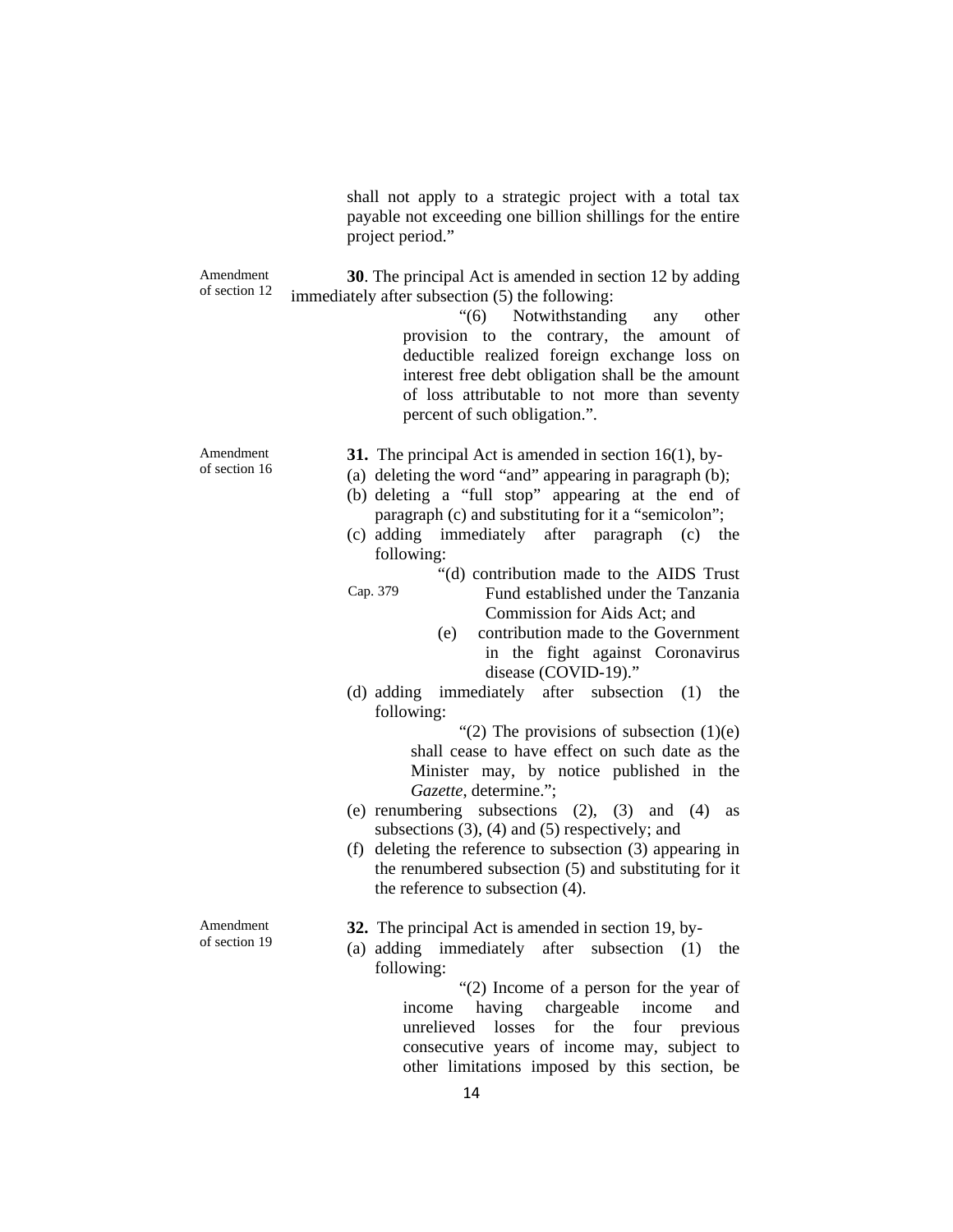|                            | reduced by reason of use of the unrelieved losses<br>which shall not be below thirty per centum of<br>that income before any reduction for losses:<br>Provided that, the requirement under this<br>subsection shall not apply to a corporation<br>undertaking agricultural business or providing<br>health or education services."; and<br>(b) renumbering subsections $(2)$ , $(3)$ and $(4)$<br>as<br>subsections $(3)$ , $(4)$ and $(5)$ respectively.                                                                                                                                                    |
|----------------------------|--------------------------------------------------------------------------------------------------------------------------------------------------------------------------------------------------------------------------------------------------------------------------------------------------------------------------------------------------------------------------------------------------------------------------------------------------------------------------------------------------------------------------------------------------------------------------------------------------------------|
| Amendment<br>of section 52 | 33. The principal Act is amended in section 52 by<br>deleting subsection (2) and substituting for it the following:<br>"(2) Distributions of a trust or unit trust shall be<br>included in calculating the income of the trust's<br>beneficiary."                                                                                                                                                                                                                                                                                                                                                            |
| Amendment<br>of section 69 | 34. The principal Act is amended in section $69(i)$ ,<br>$by-$<br>(a) deleting subparagraph (i) and substituting for it the<br>following:<br>"(i) irrespective of the place of exercise,<br>rendering or forbearance; and<br>(ii) regardless of the place of payment:<br>Provided that, the services are consumed in the<br>United Republic;"; and<br>(b) renaming subparagraph (ii) as subparagraph (iii).                                                                                                                                                                                                  |
| Addition of<br>section 69A | 35. The principal Act is amended by adding immediately<br>after section 69 the following:<br>"Income<br>$69A-(1)$ Income accruing or<br>accruing or<br>arising in the United Republic, whether<br>arising in<br>directly or indirectly through or from-<br>United<br>Republic<br>(a) any business connection;<br>(b) any property;<br>(c) any asset or any source of<br>including<br>the<br>income<br>sources of payment referred<br>to in section 69; or<br>(d) transfer of an asset situated<br>in the United Republic,<br>shall be deemed to accrue or arise in the<br>United Depublic and shall be toyed |

United Republic and shall be taxed through a representative assessee of a non-resident person or a beneficial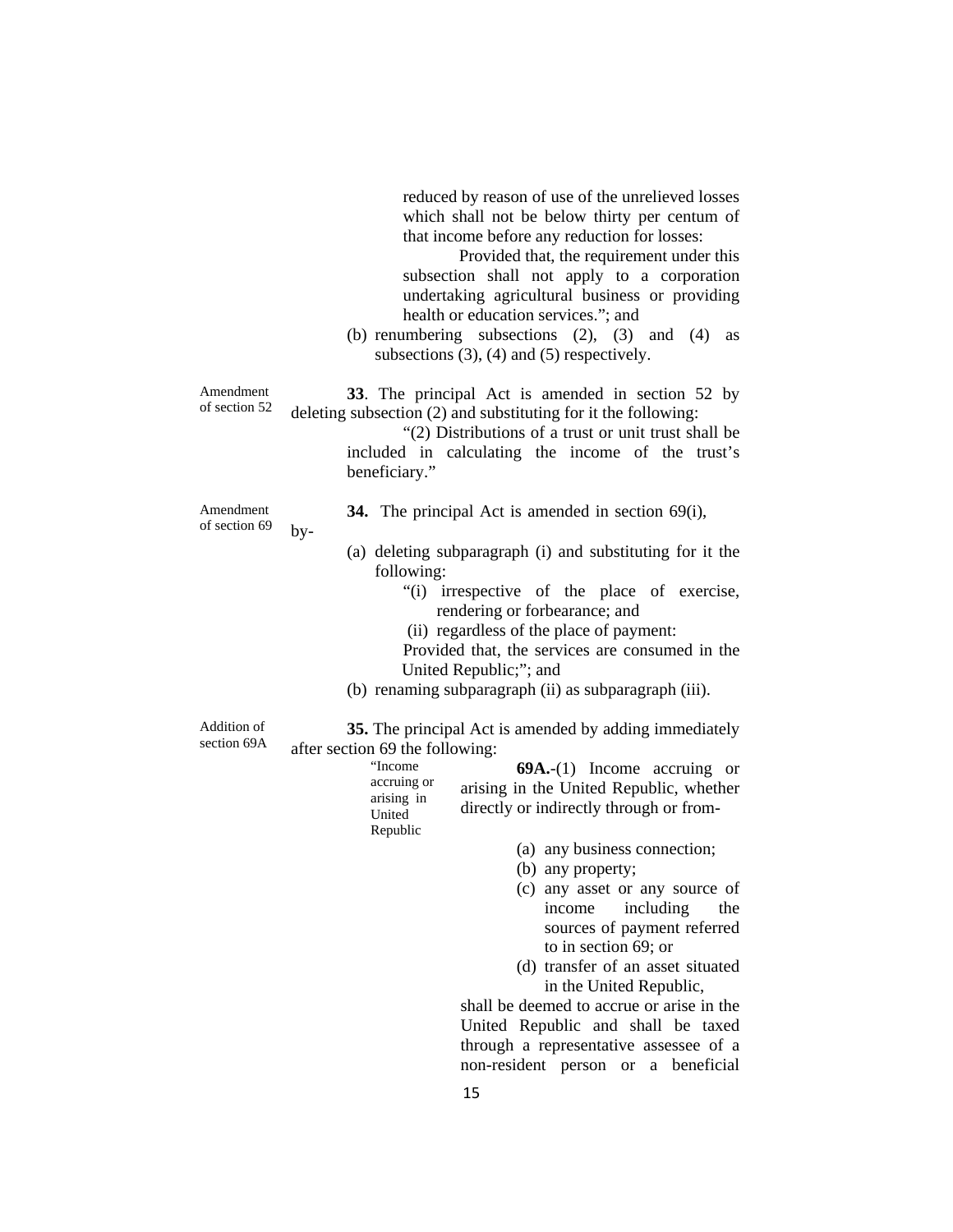owner.

(2) Nothing in this section shall preclude the Commissioner from assessing the tax to a non-resident person or beneficial owner under any provision of this Act."

**36.** The principal Act is amended in section 83(1), by-

(a) deleting paragraph (d) and substituting for it the following:

"(d) pays-

- (i) money transfer commission to a money transfer agent;
- (ii) fee, commission or any other charge to a commercial bank agent; or
- (iii) fee, commission or any other charge to a digital payment agent,";
- (b) adding immediately after subsection (2) the following:

"(3) For the purposes of subsection (1), "digital payment agent" means a person who renders digital payment services at a fee, commission or any other charges."; and

(c) renumbering subsection (3) as subsection (4).

**37**. The principal Act is amended in section 90-

- (a) in subsection (1) by adding the words "licence or concessional right on reserved land" immediately after the words "United Republic" appearing in the opening phrase;
- (b) by adding immediately after subsection (1) the following:

"(1A) A person referred to under subsection (1) shall, within fourteen days from the date of realisation of the interest, report to the Commissioner.";

(c) by deleting subsection (2) and substituting for it the following:

> "(2) The instalment referred to in subsection (1) shall be paid within thirty days or such other period determined by the Commissioner from the date of realisation of an interest.

> (2A) The appropriate authorities for registration, transfer or approval shall not

Amendment of section 83

Amendment of section 90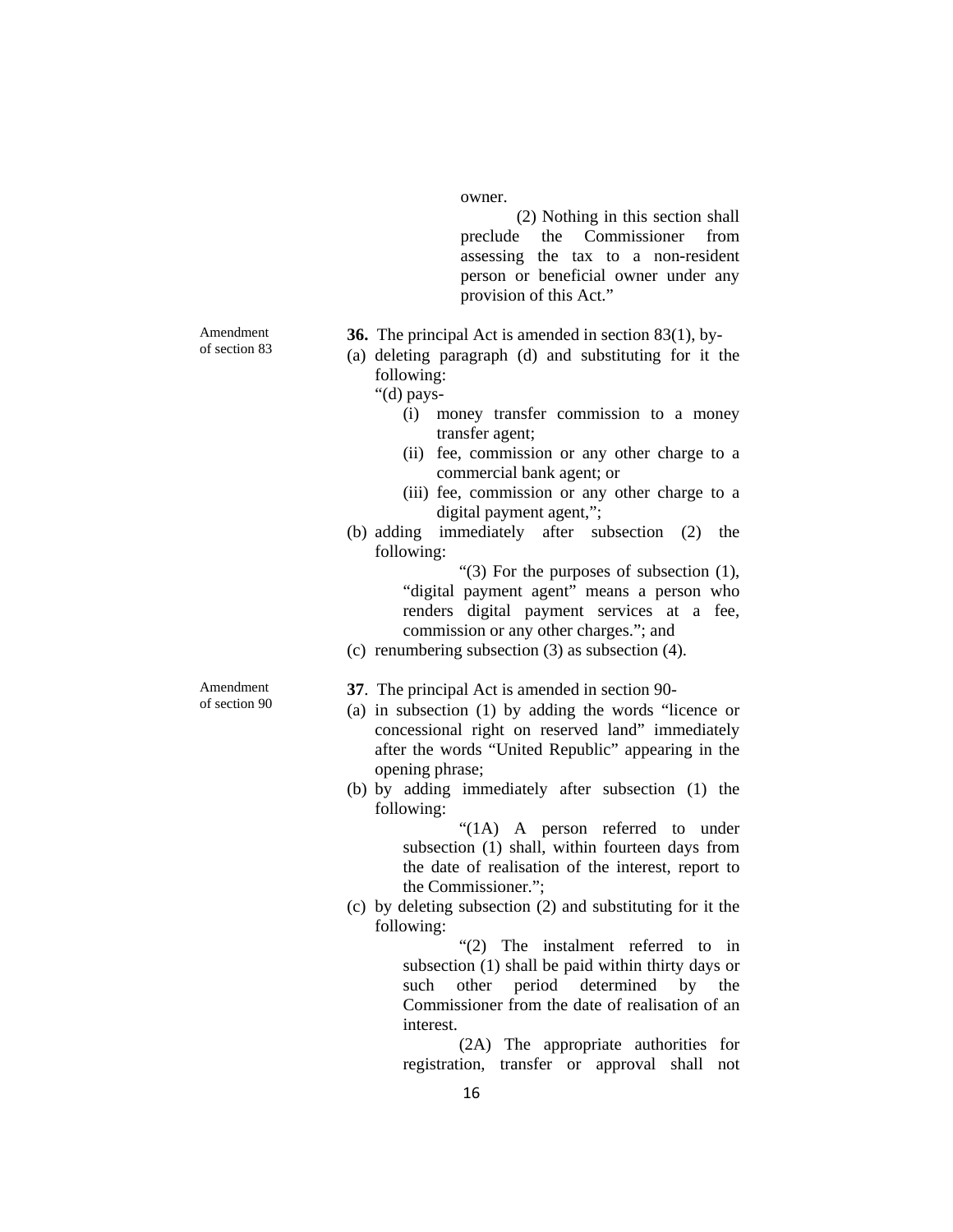register transfer of the interest or change of name without the production of a certificate by the Commissioner certifying that the instalment has been paid or that no instalment is payable."; and

(d) by adding immediately after subsection (8) the following:

> "(9) For purposes of this section, "date of realisation of an interest" means-

- (a) the date of execution of contract for sale;
- (b) the date of parting with possession, use or control of a realised asset; or
- (c) the date of payment of part or whole of the consideration for the realised asset,

whichever comes earlier."

Amendment of First Schedule by-

- **38**. The principal Act is amended in the First Schedule,
- (a) deleting the table appearing in paragraph 1(1) and substituting for it the following:

|         | <b>TOTAL INCOME</b>  | <b>RATE PAYABLE</b> |
|---------|----------------------|---------------------|
| $1_{-}$ | the total<br>Where   | <b>NIL</b>          |
|         | income does<br>not   |                     |
|         | exceed $3,240,000/=$ |                     |
| 2.      | Where the total      | 9% of the amount    |
|         | income exceeds       | in excess of Tshs.  |
|         | $3,240,000/=$ but    | 3,240,000/          |
|         | does not exceed      |                     |
|         | Tshs.6,240,000/ $=$  |                     |
| 3.      | Where the total      | Tshs.270,000/ $=$   |
|         | income exceeds       | plus 20% of the     |
|         | $6,240,000/=$ but    | amount in excess    |
|         | does not exceed      | of $6,240,000/$     |
|         | 9,120,000/           |                     |
| 4.      | Where the total      | Tshs. $846,000/$    |
|         | income exceeds       | plus 25% of the     |
|         | $9,120,000/=$ but    | amount in excess    |
|         | does not exceed      | of $9,120,000/$     |
|         | 12,000,000/          |                     |
| 5.      | Where the total      | Tshs.1,566,000/ $=$ |
|         | income exceeds       | plus 30% of the     |
|         | 12,000,000/          | amount in excess    |
|         |                      | of $12,000,000/$    |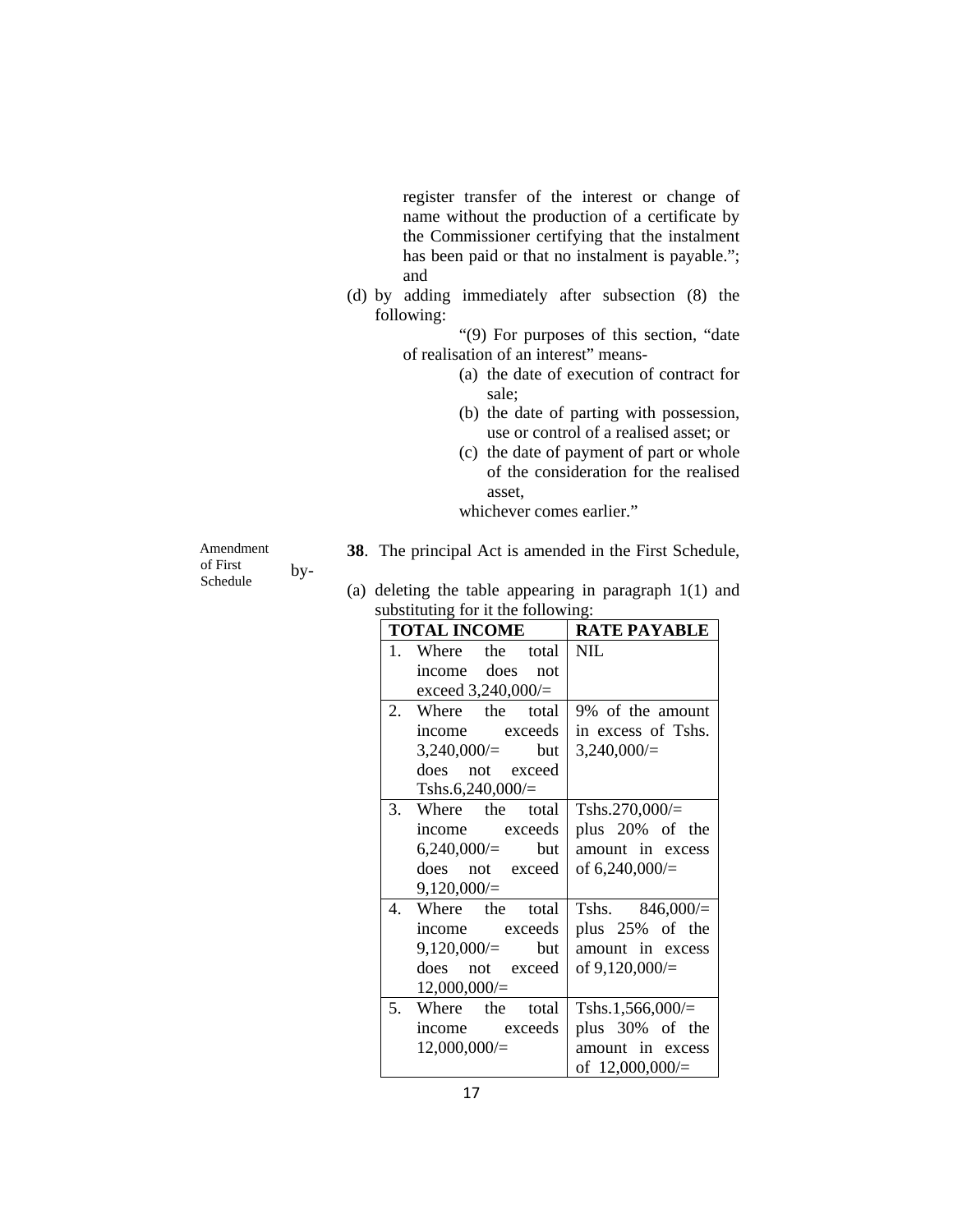(b) deleting figure "2,040,000/=" appearing in paragraph 1(2) and substituting for it figure " $3,240,000/$ ="

Amendment of Second Schedule **39**. The principal Act is amended in paragraph 1 of the Second Schedule by:

- (a) deleting the words "fifty million shillings" appearing in subparagraph  $(1)(g)(iii)$  and substituting for them the words "one hundred million shillings"; and
- (b) adding immediately after subparagraph (1)(o) the following proviso:

"Provided that, this paragraph shall not apply to category B investor in the special economic zone as provided in the Special Economic Zones Act."

## PART VIII AMENDMENT OF THE LAND ACT, (CAP. 113)

Construction Cap. 113 **40**. This Part shall be read as one with the Land Act, hereinafter referred to as the "principal Act".

Amendment of section 33 **41**. The principal Act is amended in section 33 by adding immediately after subsection (12) the following:

> Cap. 324 "(13) Notwithstanding subsection (1), the provisions of this section shall apply to an occupier of any surveyed land who fails to apply to the Commissioner for grant of right of occupancy within ninety days from the date of approval of the survey plan in accordance with the Land Survey Act."

## PART IX

## AMENDMENT OF THE LOCAL GOVERNMENT FINANCE ACT, (CAP. 290)

Construction Cap. 290 **42.** This Part shall be read as one with the Local Government Finance Act, hereinafter referred to as "the principal Act".

Amendment of section 6 **43.** The principal Act is amended in section 6(1) by inserting the words "licence and" and "at the rate" appearing in paragraph (u) the words "whose annual turnover exceeds four million shillings".

Cap. 420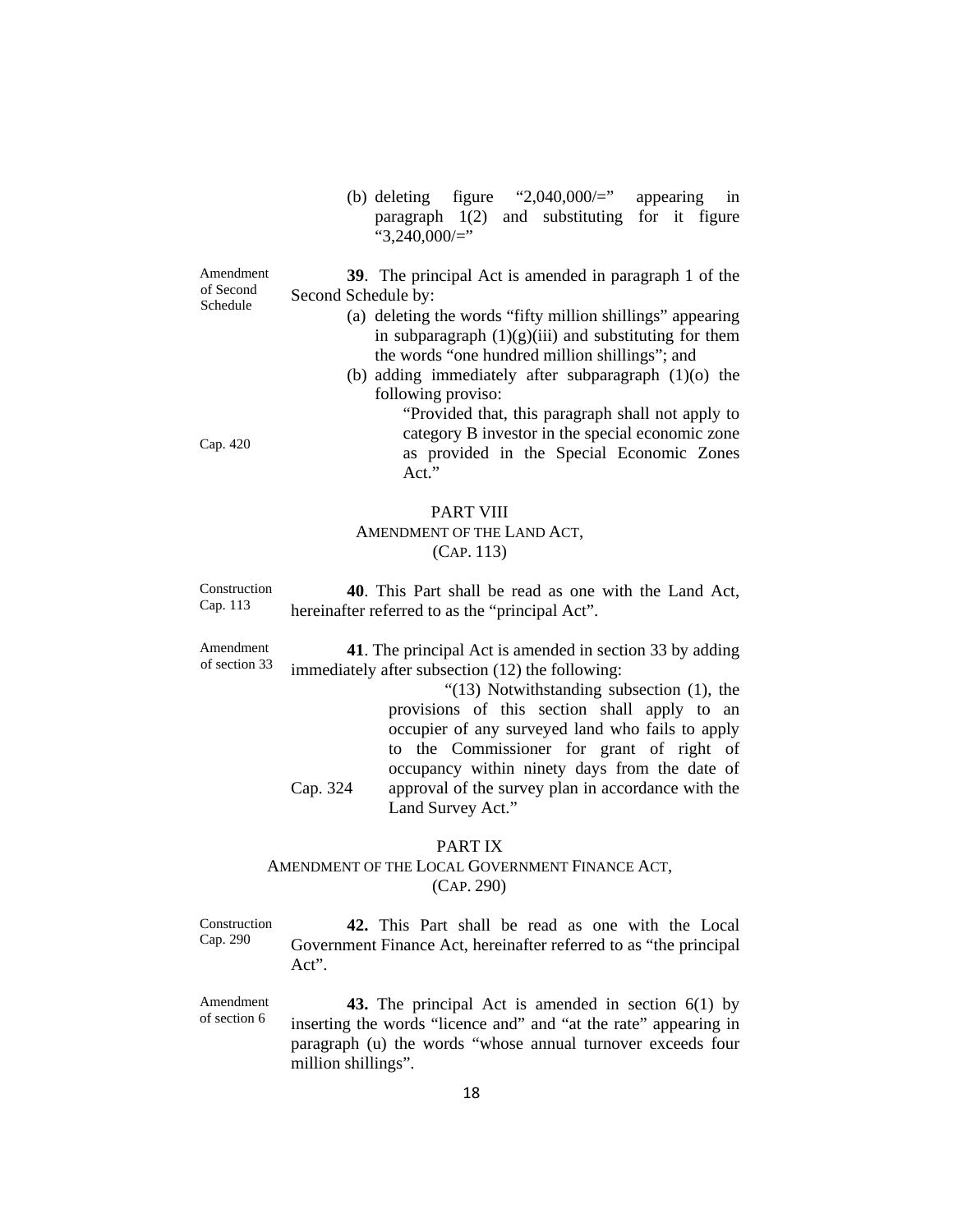Amendment of section 7

**44.** The principal Act is amended in section 7(1) by inserting immediately after the words "licence and" and "at the rate" appearing in paragraph (y) the words "whose annual turnover exceeds four million shillings".

Addition of section 9A

**45.** The principal Act is amended by adding immediately after section 9 the following:

> "Service levy from communicat ion industry

**9A**.-(1) Notwithstanding any provisions of this Act, the Minister responsible for local government authorities shall establish and maintain a centralised system for collecting service levy from holders of-

- (a) network facility licence;
- (b) network service licence;
- (c) application service licence;
- (d) content service licence;
- (e) installation and maintenance of electronic communication licence; and
- (f) any other licence issued by the Tanzania Communications Regulatory Authority as the Minister may, by notice published in the *Gazette*, prescribe.

(2) The Minister shall, in consultation with the Tanzania Communications Regulatory Authority, evaluate, assess, collect and account for service levy to be paid by holders of licences referred to under subsection (1).

(3) The Minister may, by Order published in the *Gazette*, prescribe the manner in which collected levy shall be allocated to the local government authorities."

#### PART X

## AMENDMENT OF THE MINING ACT, (CAP. 123)

Construction Cap. 123

**46**. This Part shall be read as one with the Mining Act, hereinafter referred to as the "principal Act".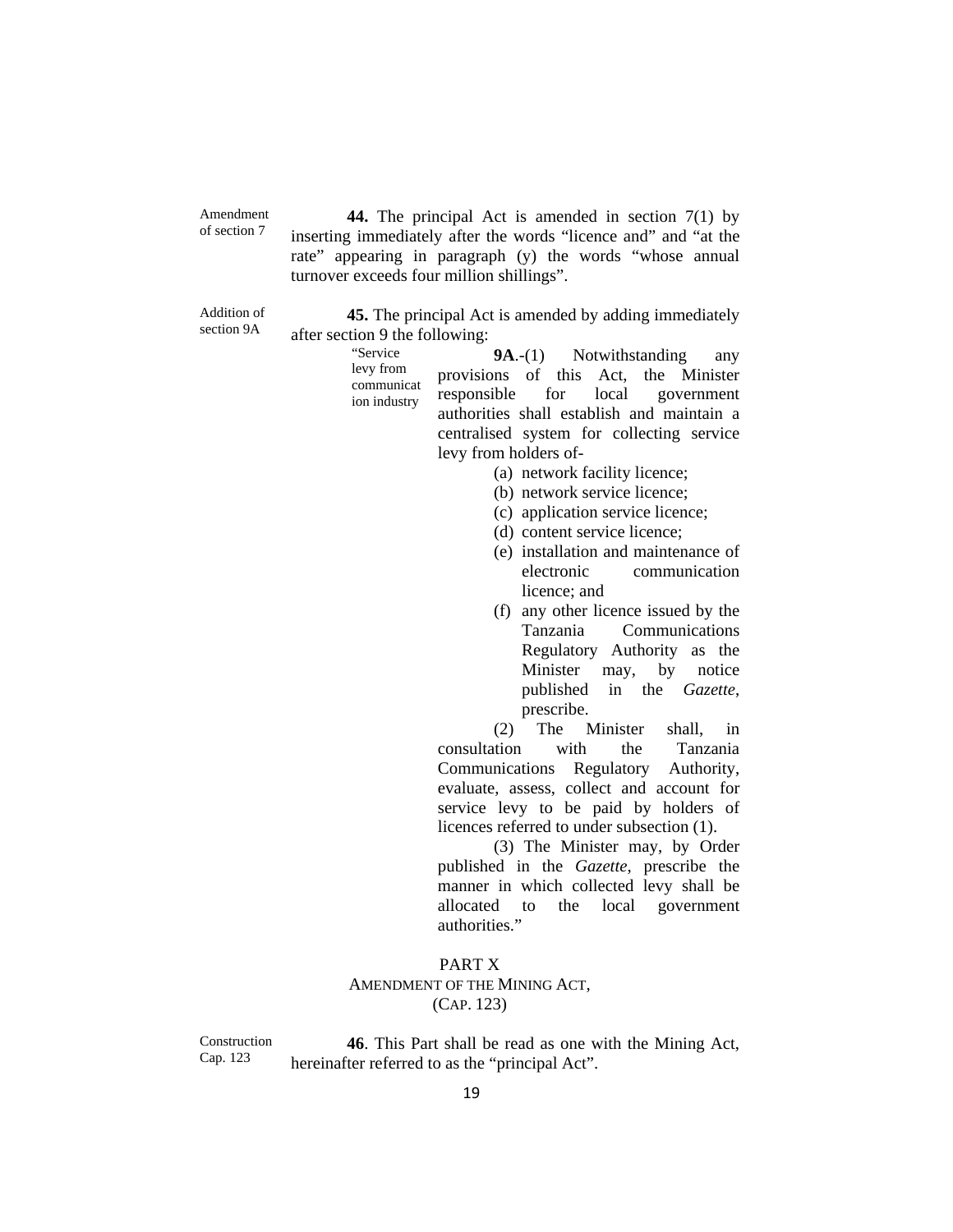Amendment of section 49

- **47**. The principal Act is amended in section 49(2), by-
- (a) adding immediately after paragraph (i) the following:
	- "(j) include a Taxpayer Identification Number (TIN) issued by the Tanzania Revenue Authority;
	- (k) include a valid Tax Clearance Certificate issued by the Tanzania Revenue Authority;"; and
- (b) renaming paragraphs (j) and (k) as paragraphs (l) and (m) respectively.

**48**. The principal Act is amended in section 54(2), by-

- (a) adding immediately after paragraph (b) the following:
	- "(c) be accompanied by Taxpayer Identification Number (TIN) and a valid Tax Clearance Certificate issued by the Tanzania Revenue Authority;" and
- (b) renaming paragraph (c) and (d) as paragraphs (d) and (e) respectively.

**49**. The principal Act is amended in section 56, by-

(a) deleting subsection (2) and substituting for it the following:

> "(2) An application made under subsection (1) shall be in the prescribed form and shall be accompanied by the prescribed fee, Taxpayer Identification Number and valid Tax Clearance Certificate issued by the Tanzania Revenue Authority in respect of operations to be conducted during the renewal period.

> (3) The Commission shall, upon receipt of an application under subsection (1), grant or refuse the application for renewal of the licence."; and

(b) renumbering subsection (3) as subsection (4).

Amendment of section 73

**50**. The principal Act is amended in section 73 by deleting subsection (1) and substituting for it the following:

"(1) An application for a dealer licence shall be addressed to the Commission in the prescribed form and be accompanied by the prescribed fee, Taxpayer Identification Number (TIN) and a valid Tax Clearance Certificate

Amendment of section 54

Amendment of section 56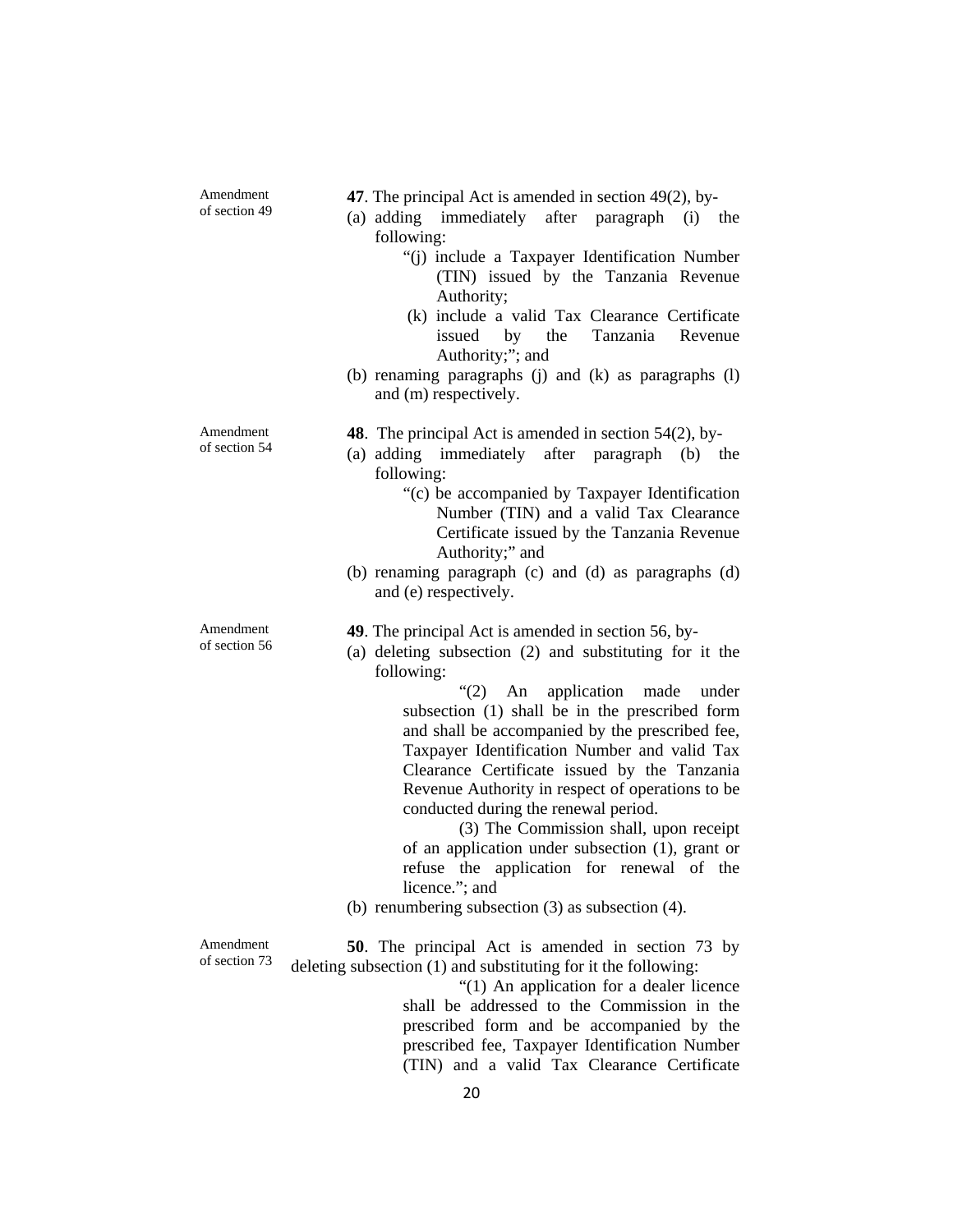issued by the Tanzania Revenue Authority."

Amendment of section 75 **51**. The principal Act is amended in section 75(3) by adding the words "Taxpayer Identification Number (TIN) and valid Tax Clearance Certificate issued by the Tanzania Revenue Authority and" immediately after the words "accompanied by".

Amendment of section 80 **52**. The principal Act is amended in section 80(1), by adding the words "Taxpayer Identification Number (TIN) and valid Tax Clearance Certificate issued by the Tanzania Revenue Authority" immediately after the word "fee" appearing at the end of that subsection.

Amendment of section 82 **53**. The principal Act is amended in section 82 by adding immediately after subsection (2) the following:

> "(3) An application for renewal under subsection (1) shall be accompanied by Taxpayer Identification Number (TIN) and valid Tax Clearance Certificate issued by the Tanzania Revenue Authority.".

## PART XI

### AMENDMENT OF THE MOTOR VEHICLES (TAX ON REGISTRATION AND TRANSFER) ACT, (CAP. 124)

Construction Cap. 124

Amendment of First Schedule

**54**. This Part shall be read as one with the Motor Vehicles (Tax on Registration and Transfer) Act, hereinafter referred to as the "principal Act".

**55**. The principal Act in amended in paragraph 3 of the First Schedule, by-

> (a) deleting a "full stop" appearing at the end of the proviso and substituting for it a "semicolon"; and

(b) adding immediately after the proviso the following:

"Provided further that, registration tax for special registration number shall be five hundred thousand shillings in addition to the registration tax."

## PART XII AMENDMENT OF THE NATIONAL PARKS ACT, (CAP. 282)

Construction Cap. 282 **56.** This Part shall be read as one with the National Parks Act, hereinafter referred to as the "principal Act."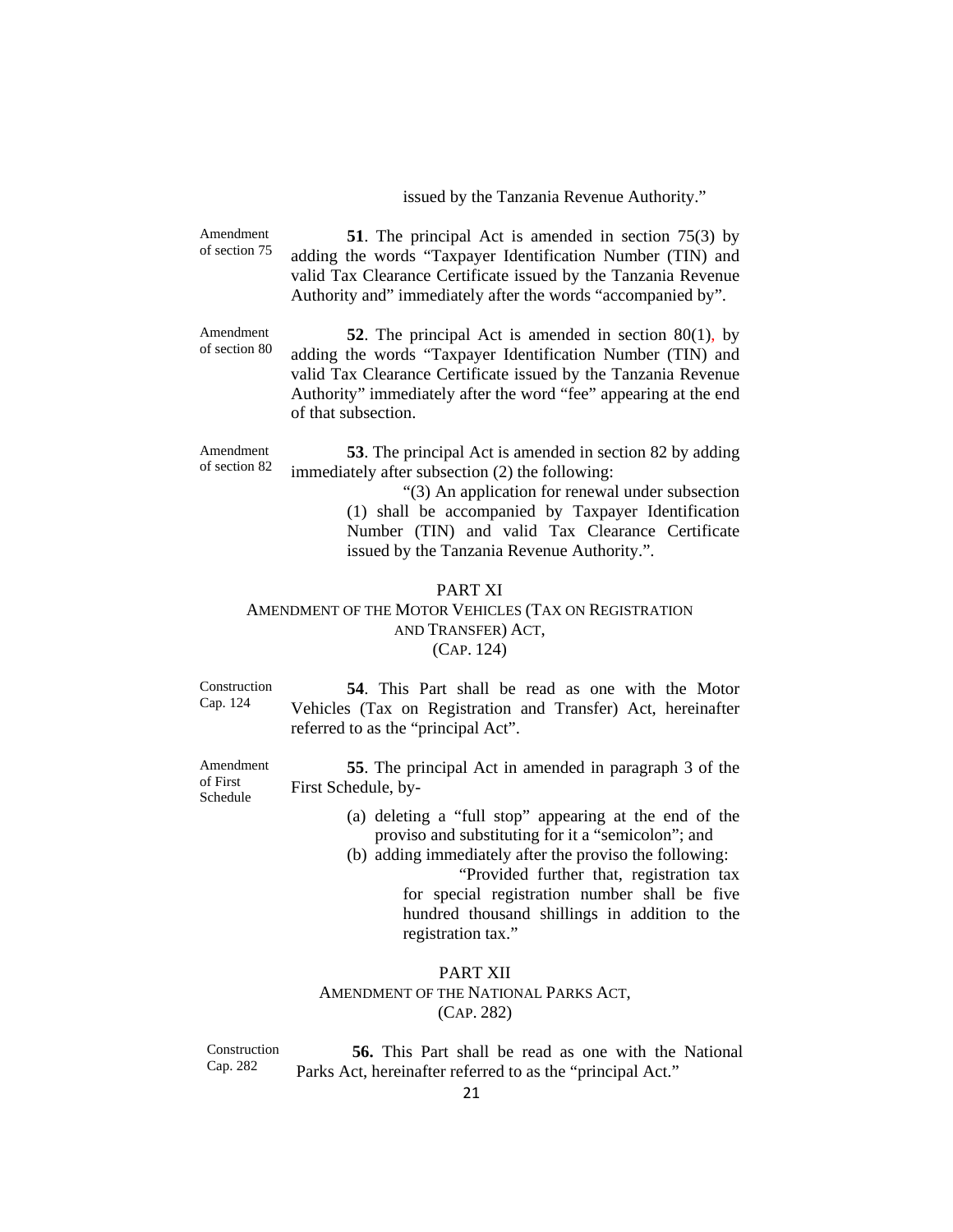Amendment of section 9

**57**. The principal Act is amended in section 9, by-

- (a) designating the contents of section 9 as subsection (1); and
- (b) adding immediately after subsection (1) as designated the following:

"(2) Any sum, fees, monies, charges payable under this Act or any subsidiary legislation made thereunder shall be collected by the Tanzania Revenue Authority and remitted to the Consolidated Fund."

**58**. The principal Act is amended by repealing section 10 and replacing for it the following:

"Managem ent of funds and resources **10**. The funds and resources of the Trustees shall be managed and administered by the Board of Trustees in accordance with the financial laws and other relevant laws and shall be utilized to defray expenses in connection with performance of functions of the Trustees under this Act.

Annual estimates

Cap. 439

**10A**.-(1) The Board of Trustees shall, before the commencement of each financial year, cause to be prepared estimates of the revenue and expenditure for that year.

(2) The annual estimates shall contain all estimated expenditure of the funds of the Trustees for the financial year concerned and the Board of Trustees shall approve recurrent and development expenditure.

(3) The annual estimates shall be submitted to the Minister for approval and laying before the National Assembly in accordance with the provisions of the Budget Act who shall cause the same to be laid before the National Assembly within three months from the date of their submission."

Repeal of section 11 11.

**59**. The principal Act is amended by repealing section

Repeal and replacement

of section 10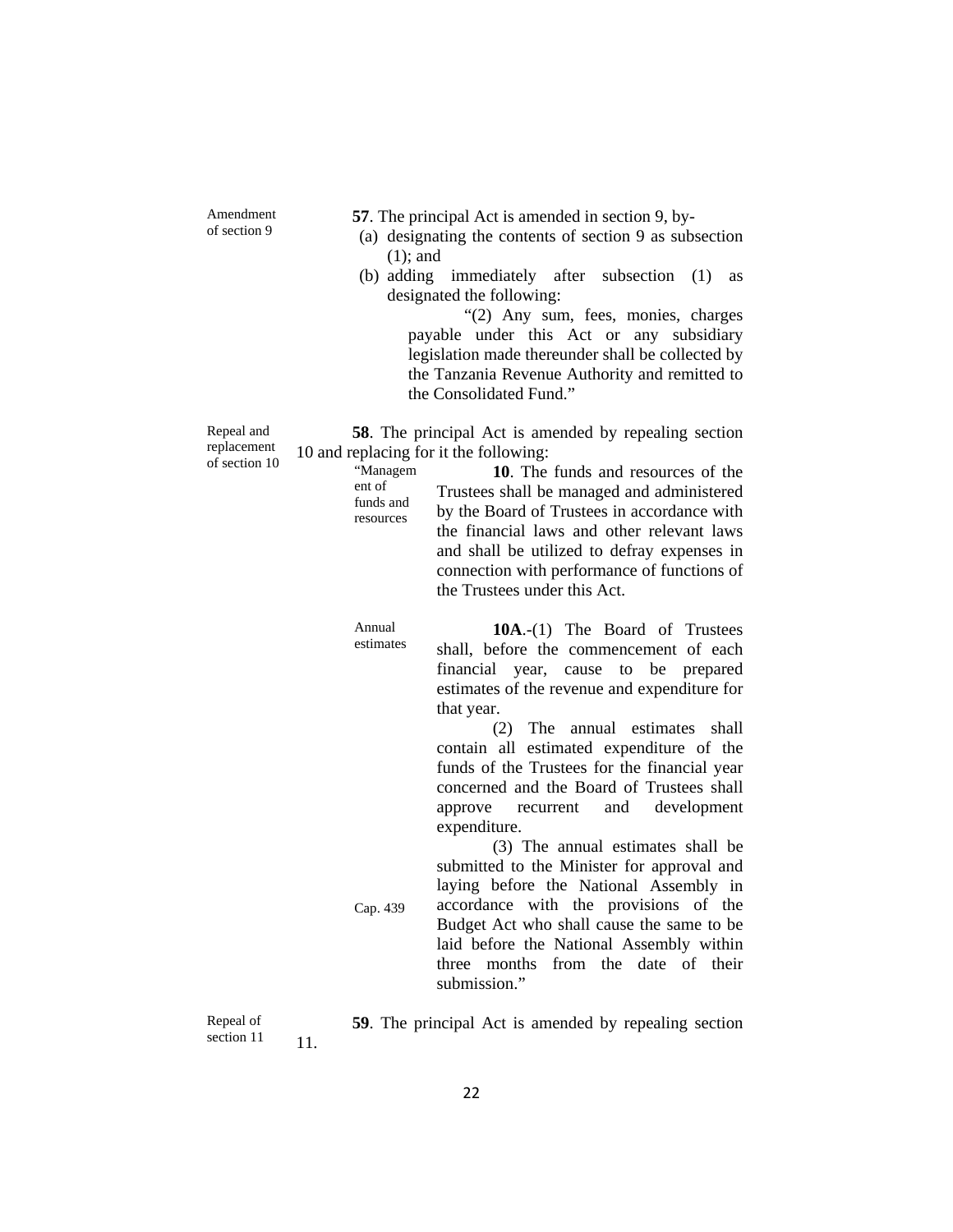#### PART XIII

#### AMENDMENT OF THE NGORONGORO CONSERVATION AREA ACT, (CAP. 284)

Construction Cap. 284 **60**. This Part shall be read as one with the Ngorongoro Conservation Area Act, hereinafter referred to as the "principal Act."

Amendment of section 12 **61**. The principal Act is amended in section 12, by-

- (a) designating the contents of section 12 as subsection (1); and
- (b) adding immediately after subsection (1) as designated the following:

"(2) Any sum, fees, monies, charges payable to the Authority under this Act or any subsidiary legislation made thereunder shall be collected by the Tanzania Revenue Authority and remitted to the Consolidated Fund."

**13**. The funds and resources of the

Repeal and replacement of section 13

**62**. The principal Act is amended by repealing section 13 and replacing for it the following:

> "Manage ment of funds and resources Authority shall be managed and administered by the Board in accordance with the financial laws and other relevant laws and shall be utilized to defray expenses in connection with performance of functions of the Authority under this Act.

Annual estimates

**13A**.-(1) The Board shall, before the commencement of each financial year, cause to be prepared estimates of the revenue and expenditure for that year.

(2) The annual estimates shall contain all estimated expenditure of the funds of the Authority for the financial year concerned and the Board shall approve recurrent and development expenditure.

(3) The annual estimates shall be submitted to the Minister for approval and laying before the National Assembly in accordance with the provisions of the Budget Act who shall cause the same to be laid before

Cap. 439 the National Assembly within three months from the date of their submission."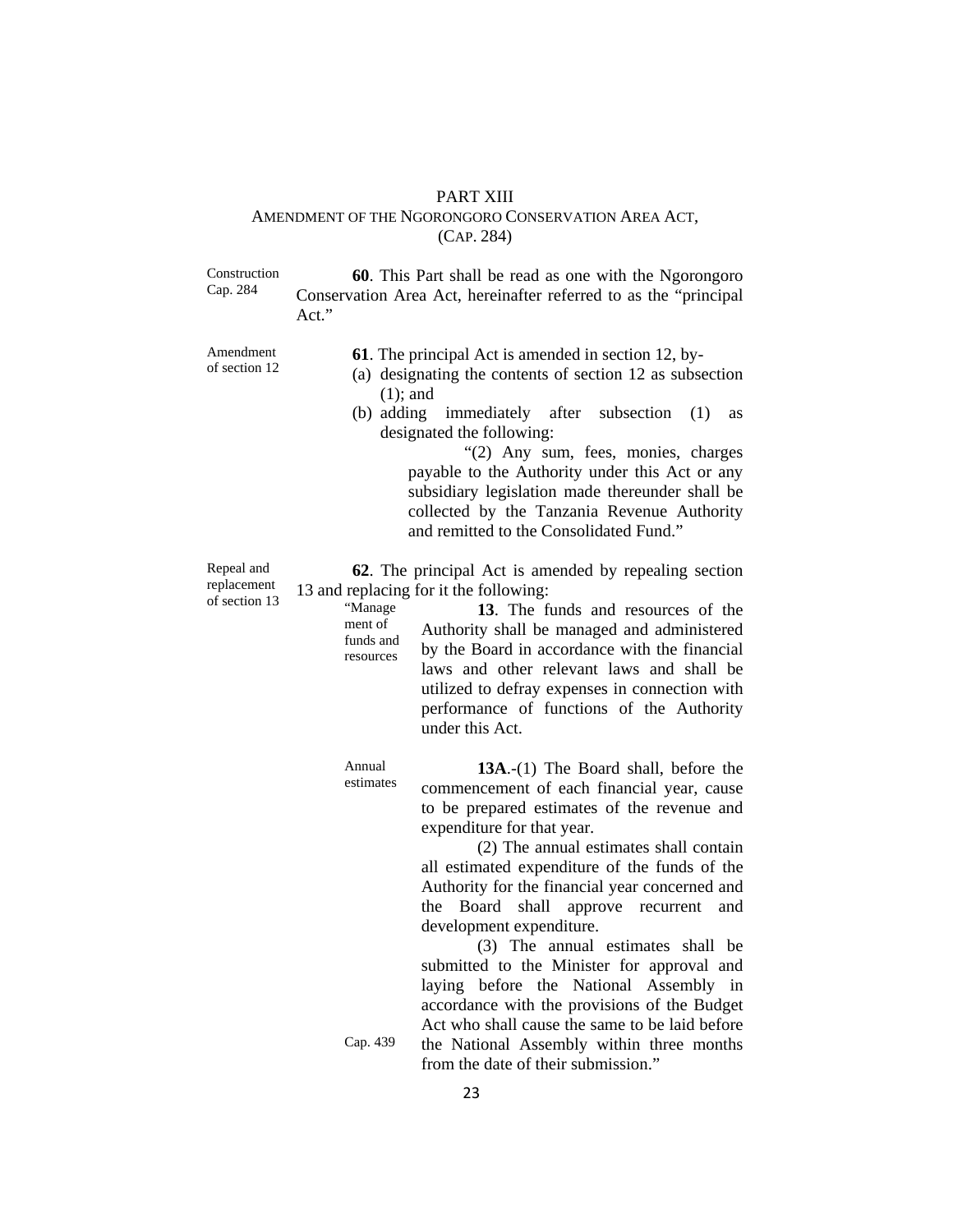Repeal of section 14 **63**. The principal Act is amended by repealing section 14.

#### PART XIV

#### AMENDMENT OF THE TANZANIA REVENUE AUTHORITY ACT, (CAP. 399)

Construction Cap. 393 **64**. This Part shall be read as one with the Tanzania Revenue Authority Act, hereinafter referred to as the "principal Act."

Amendment of First Schedule

**65**. The principal Act is amended in Part B of the First Schedule by adding immediately after item 50 the following:

- GN. No. 135 of "51. The Ngorongoro Conservation Area Act Cap. 284."
- 2014 52. The Wildlife Conservation (The Tanzania Wildlife Management Authority) Establishment Order, 2014."

#### PART XV

### AMENDMENT OF THE TAX ADMINISTRATION ACT, (CAP. 438)

Construction Cap. 438

**66.** This part shall be read as one with the Tax Administration Act, hereinafter referred to as the "principal Act".

Amendment of section 27 **67.** The principal Act is amended in section 27 by adding immediately after subsection (2) the following:

> "(3) A taxpayer's representative referred to under this section shall be a practising advocate, a tax consultant or such other person authorised by power of attorney by the taxpayer."

Amendment of section 44 **68**. The principal Act is amended in section 44 by adding immediately after subsection (3) the following:

> "(4) Information or document requested by the Commissioner General under subsection (1) shall be submitted within a period of fourteen days from the date of service of the notice.

> (5) The Commissioner General may, upon receipt of an application, extend the time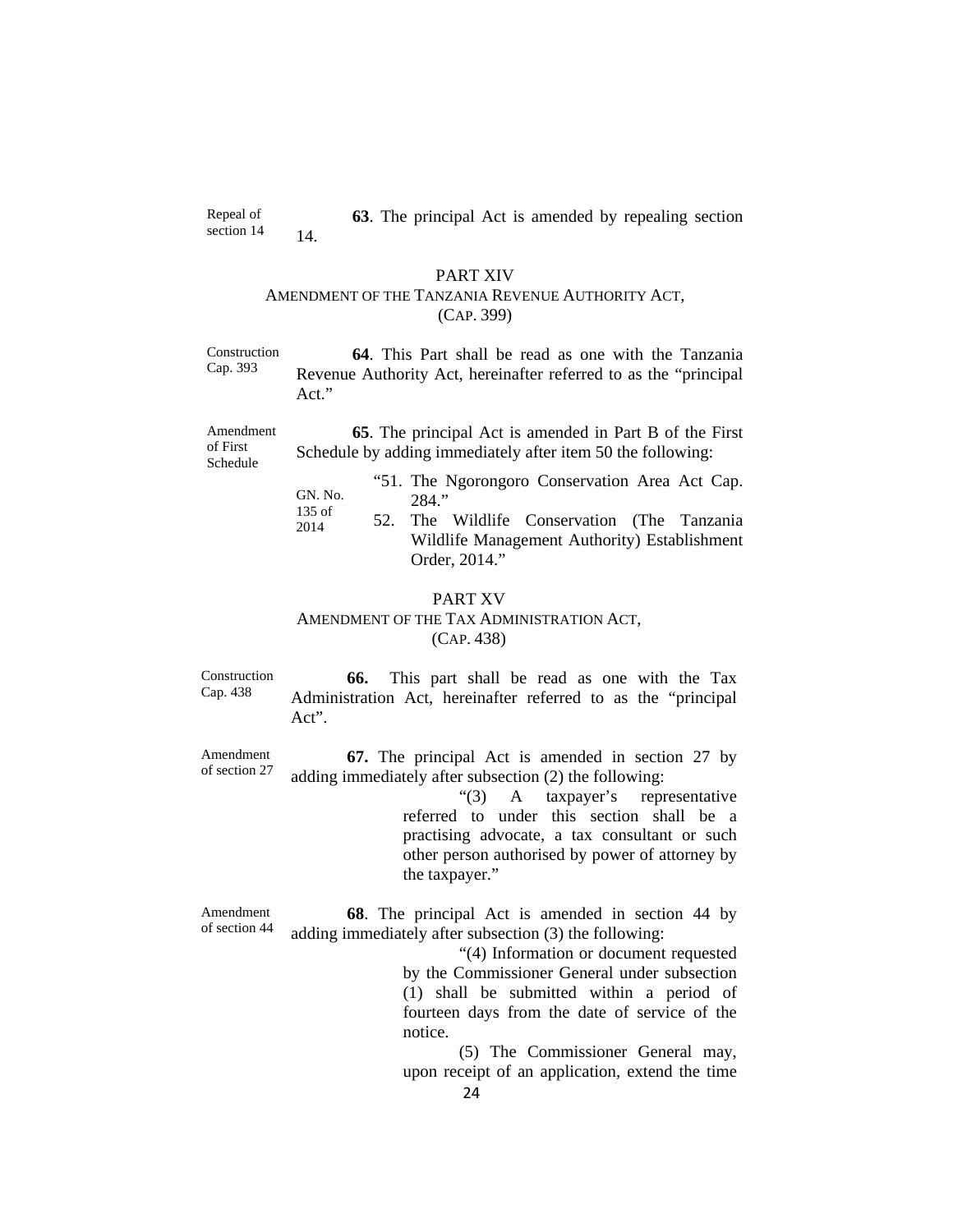referred to in subsection (4) where the applicant has shown sufficient cause, and such extention shall not be unreasonably withheld.

(6) A person who fails to submit information or documents within the time prescribed under subsection (4) or (5) shall be precluded from using such document or information as evidence at the stage of objection or appeal."

**69.** The principal Act is amended in section 50(2), by-

- (a) deleting the word "or" appearing at the end of paragraph (b);
- (b) deleting a "full stop" appearing at the end of paragraph (c) and substituting for it a "semicolon" and the word "or";
- (c) adding immediately after paragraph (c) the following:
	- "(d) any matter decided under any tax law on account of agreement, consent or admission."

**70.** The principal Act is amended in section 51, by-

(a) adding immediately after subsection (4) the following:

> "(5) An objection to a tax decision shall be accompanied by relevant document or information which the tax payer intends to rely upon to support his objection.

> (6) The information or document which the tax payer intends to rely upon shall be submitted at the time of lodging the notice of objection.";

- (b) renumbering subsections (5) to (9) as subsections (7) to (11) respectively; and
- (c) adding immediately after the renumbered subsection (11) the following:

"(12) Where the Commissioner General has reasonable cause to believe that the objector intends to permanently leave the United Republic, the tax payable under subsection (**7**) shall be the whole of the assessed tax."

**71.** The principal Act is amended in section 52 by adding immediately after subsection (5) the following:

Amendment of section 50

Amendment of section 51

25

Amendment of section 52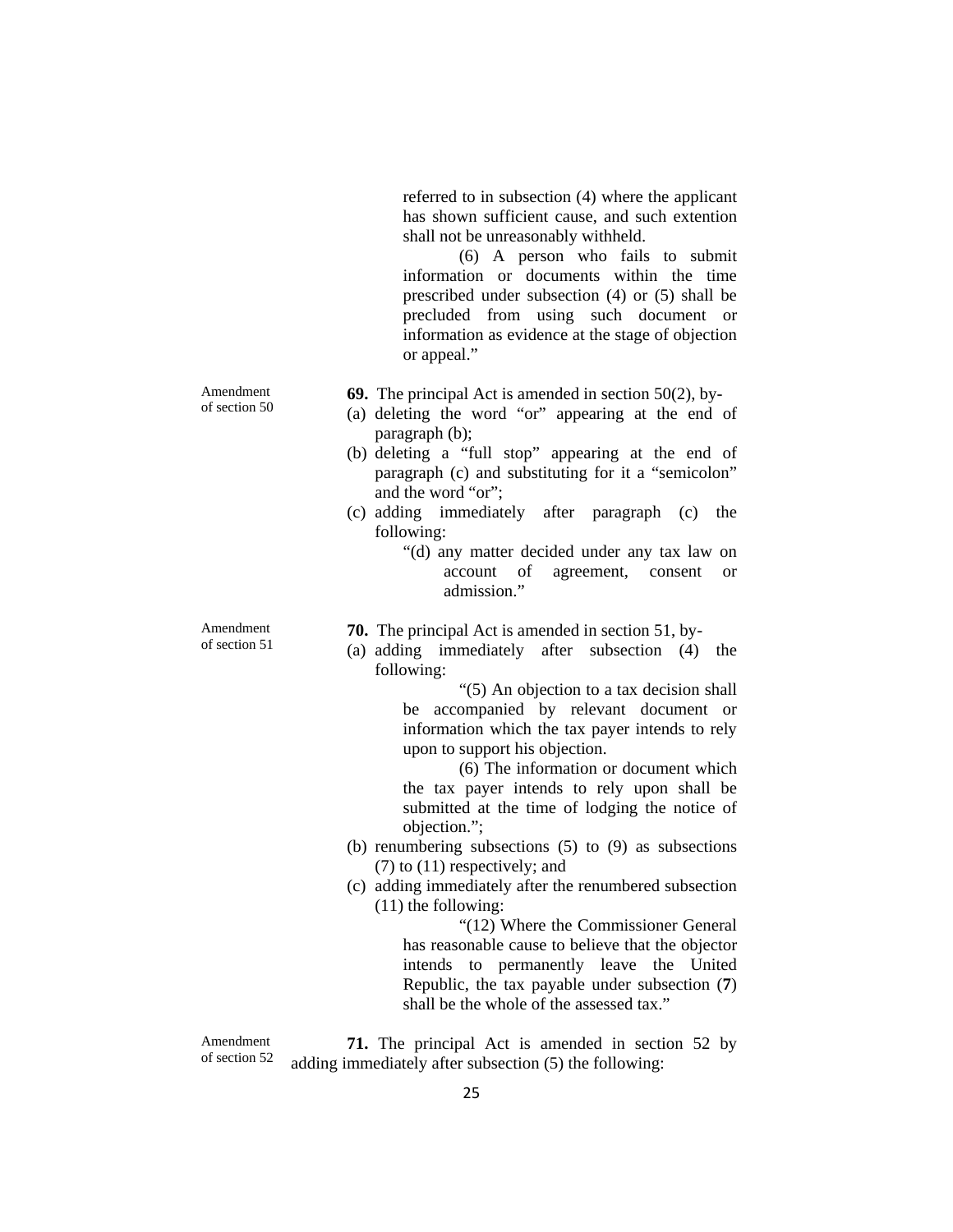"(6) The provisions of section  $44(1)$ relating to production of documents shall apply to submission of evidence or information referred to in subsection (1).

(7) The evidence or information referred to in subsection (1) shall be submitted within the time prescribed by the Commissioner General in the notice:

Provided that, the time prescribed by the Commissioner General shall not exceed thirty days from the date of service of the notice.

(8) The Commissioner General may, upon receipt of sufficient reasons adduced by the objector, extend the time for submission of evidence or information for a period not exceeding seven days from the date of service of the notice of extention.

(9) Where the objector fails to submit the document or information required by the Commissioner General in terms of subsection (1) within the time prescribed or extended, such objector shall not be permitted to rely on such document or information at the time of hearing of an appeal.

(10) The Commissioner General shall determine an objection to a tax decision within six months from the date of admission of the notice of objection.

(11) Where the Commissioner General fails to determine the objection within the time prescribed under subsection (10), the tax assessment or tax decision shall be treated as confirmed and the objector shall have the right to appeal to the Board in accordance with the Tax Revenue Appeals Act."

Cap. 408

## PART XVI AMENDMENT OF THE TREASURY REGISTRAR (POWERS AND FUNCTIONS) ACT, (CAP. 370)

Construction Cap. 370

**72.** This Part shall be read as one with the Treasury Registrar (Powers and Functions) Act, hereinafter referred to as the "principal Act".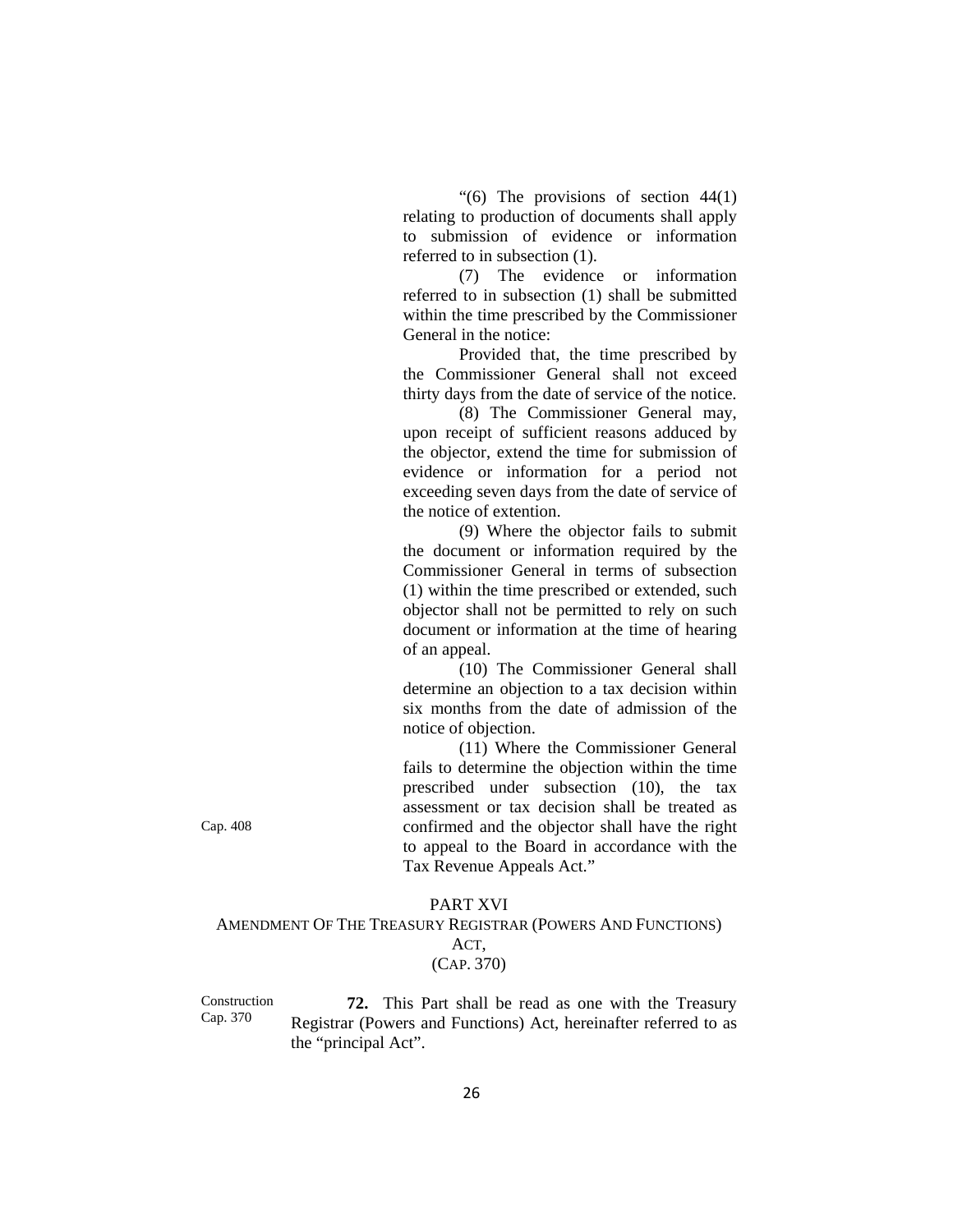|                               | PART XVII<br>AMENDMENT OF THE TRUSTEES' INCORPORATION ACT,<br>(CAP. 318)                                                                                                                                                                                                                                                                                                                                                                                                                                                                                                                                                                                                                           |  |  |  |
|-------------------------------|----------------------------------------------------------------------------------------------------------------------------------------------------------------------------------------------------------------------------------------------------------------------------------------------------------------------------------------------------------------------------------------------------------------------------------------------------------------------------------------------------------------------------------------------------------------------------------------------------------------------------------------------------------------------------------------------------|--|--|--|
| Construction<br>Cap. 318      | This Part shall be read as one with the Trustees'<br>74.<br>Incorporation Act, hereinafter referred to as the "principal Act".                                                                                                                                                                                                                                                                                                                                                                                                                                                                                                                                                                     |  |  |  |
| Amendment<br>of section<br>1А | 75. The principal Act is amended in section 1A by<br>adding in the appropriate alphabetical order the following new<br>definitions:                                                                                                                                                                                                                                                                                                                                                                                                                                                                                                                                                                |  |  |  |
| Cap. 332                      | ""arrangement" has the meaning ascribed to it<br>under the Income Tax Act;<br>"beneficial owner" means a natural person-<br>(a) who directly or indirectly ultimately owns<br>or exercises substantial control over an<br>entity or an arrangement;<br>(b) who has a substantial economic interest in<br>or receives substantial economic benefit<br>from an entity or an arrangement directly or<br>indirectly whether acting alone or together<br>with other persons;<br>(c) on whose behalf<br>arrangement<br><i>is</i><br>an<br>conducted; or<br>(d) who exercises significant control<br><sub>or</sub><br>influence over a person or arrangement<br>through a formal or informal agreement;". |  |  |  |
| Amendment<br>of section 2     | <b>76</b> . The principal Act is amended in section 2, by-<br>(a) inserting the words "particulars of beneficial owner<br>and" between the words "contain" and "such"<br>appearing in subsection (2); and<br>(b) adding immediately after subsection<br>(2)<br>the<br>following:<br>"(3) Particulars of beneficial owner<br>referred to under subsection (2) shall include-<br>(a) full name and any former or other<br>name;<br>(b) date and place of birth;<br>(c) telephone number;<br>(d) nationality,<br>national<br>identity                                                                                                                                                                 |  |  |  |

**73.** The principal Act is amended in section 10A(1) by deleting the words "is not financed through Government budget" appearing between the word "corporation" and "shall".

Amendment of section 10A

number, passport number or other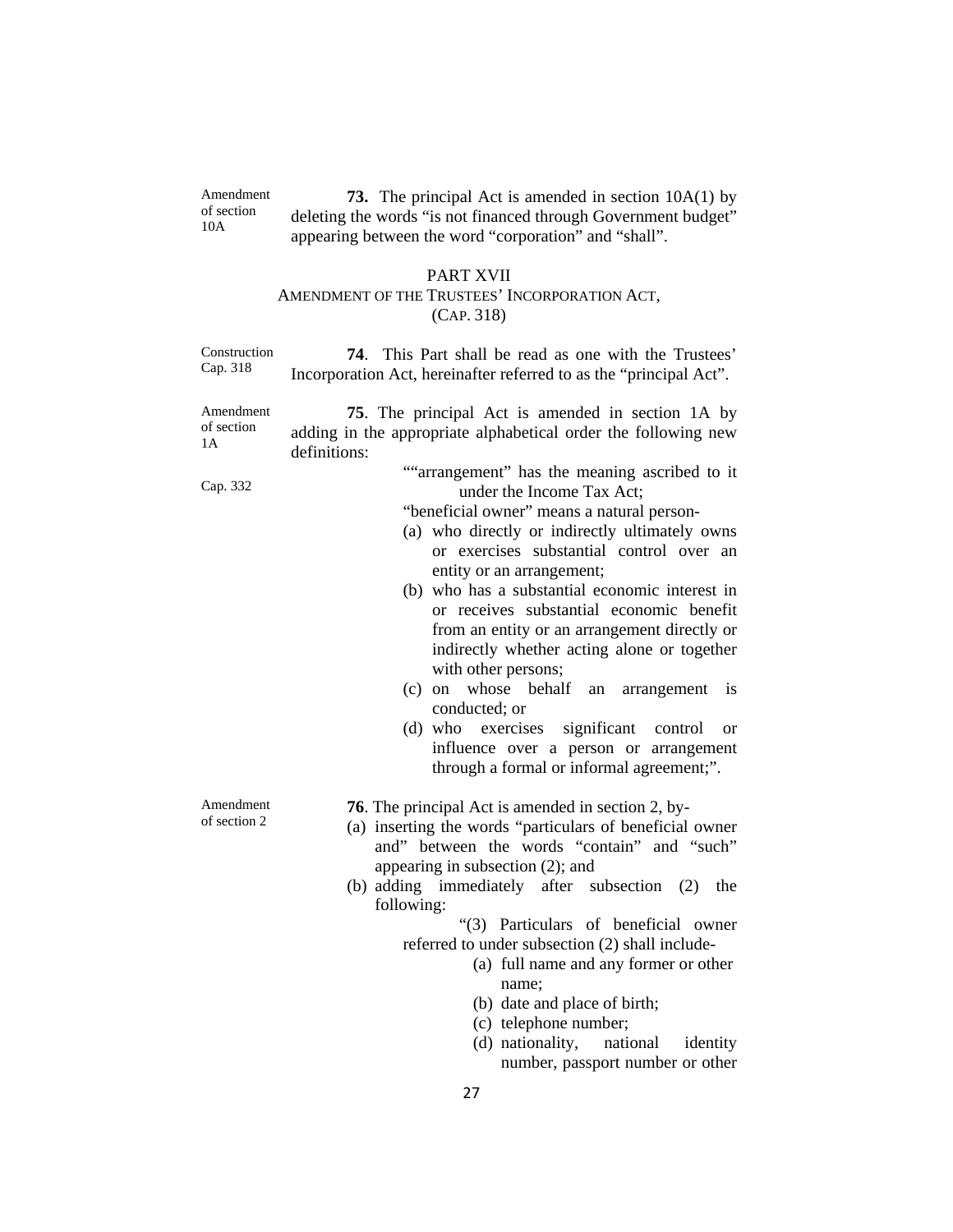appropriate identification and proof of identity;

- (e) residential, postal and email address, if any;
- (f) place of work and position held;
- (g) nature of the interest including the details of the legal, financial, security, debenture or informal arrangement giving rise to the beneficial ownership; and
- (h) oath or affirmation as to whether the beneficial owner is a politically exposed person or not."; and
- (c) renumbering subsections (3) and (4) as subsections (4) and (5) respectively.

Addition of section 15A

**77**. The principal Act is amended by adding immediately after section 15 the following:

"Records of non-resident beneficiary and beneficial owner **15A**. A trust shall submit to the Administrator General records of nonresident beneficiary and beneficial owner of the trust."

## PART XVIII

## AMENDMENT OF THE VALUE ADDED TAX ACT, (CAP. 148)

Construction Cap. 148 **78.** This Part shall be read as one with the Value Added Tax Act, hereinafter referred to as the "principal Act".

Amendment of section 59 Act No.1 of 2005 **79**. The principal Act is amended in section 59(3)(e) by inserting the words "or for such further period as the Commissioner for Customs may authorise pursuant to the East African Community Customs Management Act, 2004" between the words "days" and "while" appearing in subparagraph (ii).

| Amendment     | <b>80</b> . The principal Act is amended in section $68(3)$ , by- |  |
|---------------|-------------------------------------------------------------------|--|
| of section 68 | (a) deleting a "semicolon" and the word "and"                     |  |
|               | appearing at the end of paragraph (c) and                         |  |
|               | substituting for them a "full stop"; and                          |  |
|               | (b) deleting paragraph (d).                                       |  |
|               |                                                                   |  |

Amendment **81.** The principal Act is amended in Part I of the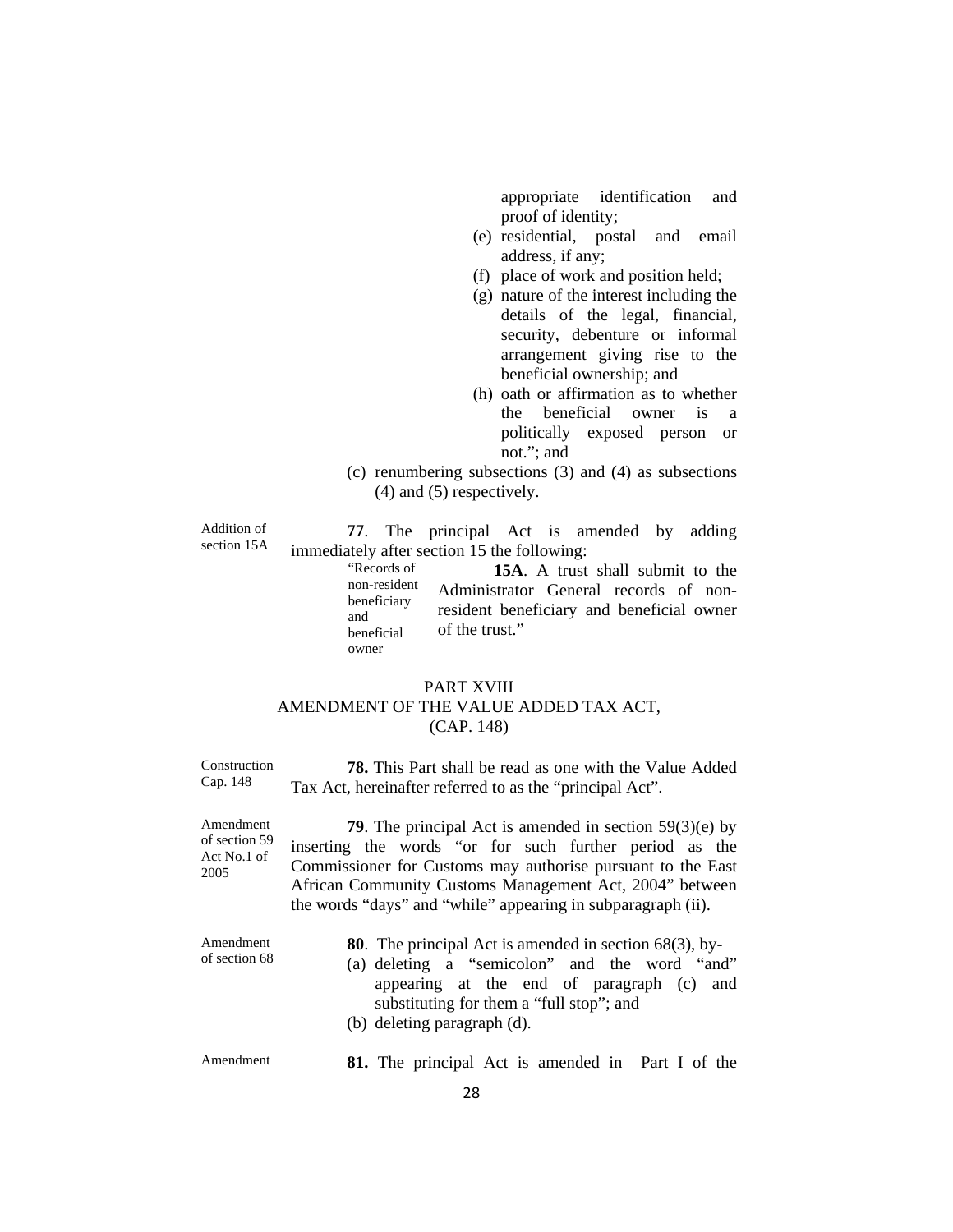## of Schedule Schedule by adding immediately after sub item 4 of Item 13 the following:

" 5. Crop agricultural insurance "

## PART XIX AMENDMENT OF THE VOCATIONAL EDUCATION AND TRAINING ACT, (CAP. 82)

Construction Cap. 82 **82**. This Part shall be read as one with the Vocational Education and Training Act, hereinafter referred to as the "principal Act".

Amendment of section 14

**83**. The principal Act is amended in section 14 by deleting the words "four point five *per centum*" appearing in subsection (2) and substituting for them the words "four *per centum*".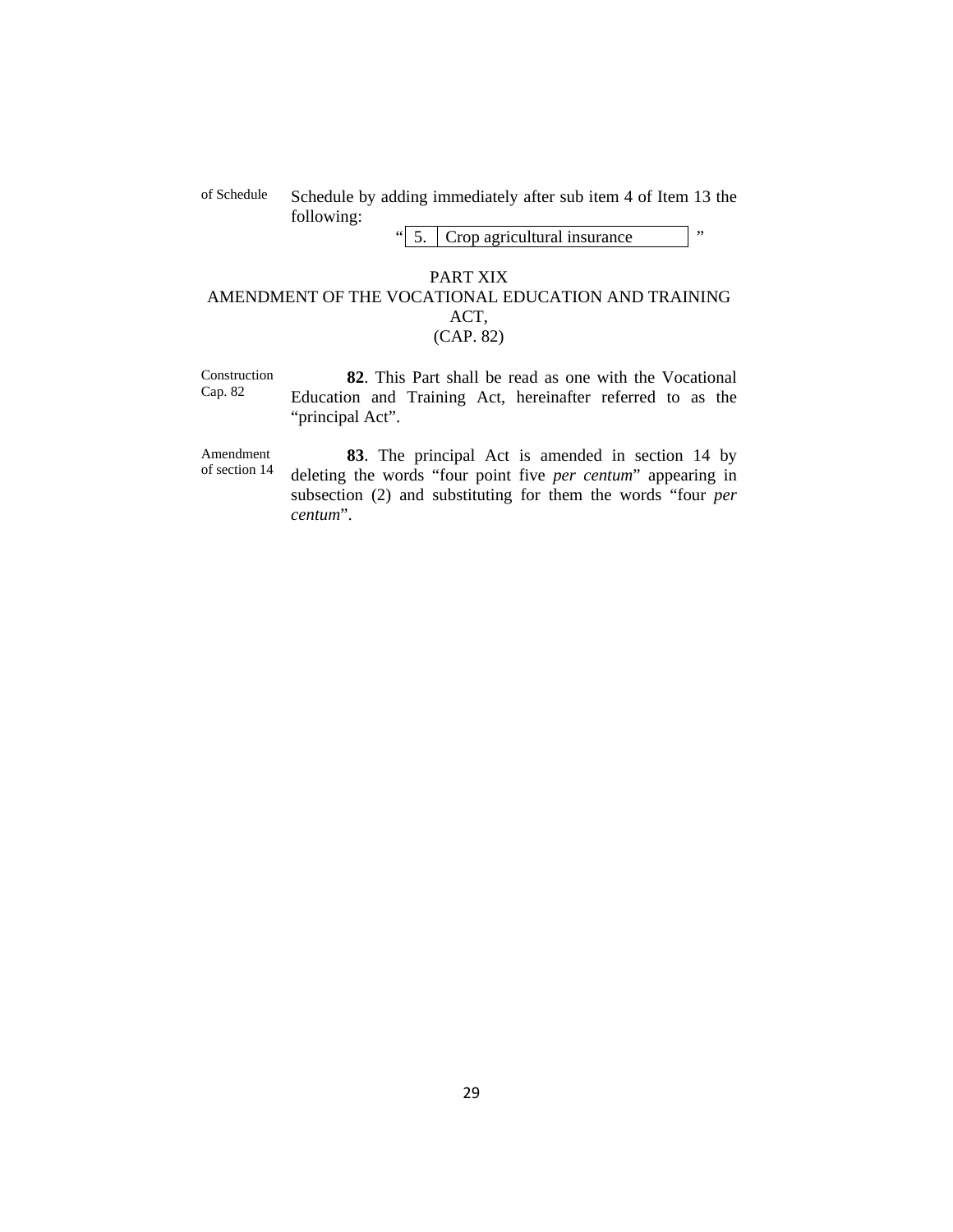## **OBJECTS AND REASONS \_\_\_\_\_\_\_\_\_\_\_**

**\_\_\_\_\_\_\_\_\_\_**

The Bill proposes for the enactment of the Finance Act, 2020. The Bill provides for amendment of various laws with a view to imposing and altering certain taxes, duties, levies and fees. Further, the Bill proposes to amend other written laws relating to the collection and management of public revenues.

The Bill is divided into Nineteen Parts which contain various provisions as follows:

Part I provides for Preliminary Provisions which include the title of the Bill and date of commencement of the proposed law.

Part II of the Bill proposes to amend the Anti-Money Laundering Act, Cap. 423 by introducing the concept of beneficial ownership in order to establish parameters for identifying owners and beneficiaries in various entities for tax purposes. Section 3 is amended to add the defintion of the term "beneficial owner". Section 15 is proposed to be amended with a view to ensuring that accurate and up to date records of beneficial owners of legal entities are identified, obtained, verified and maintained.

Part III of the Bill proposes for amendments to the Companies Act, Cap. 212 to enable obtaining of information of beneficial owners who are not currently regulated under the Act and whose information is vital for, among other things, tax purposes, control of anti-money laundering and terrorism financing. The Bill proposes to amend various sections with a view to removing procedures relating to share warrant, prohibiting companies from issuing share warrant as well as requiring bearers of share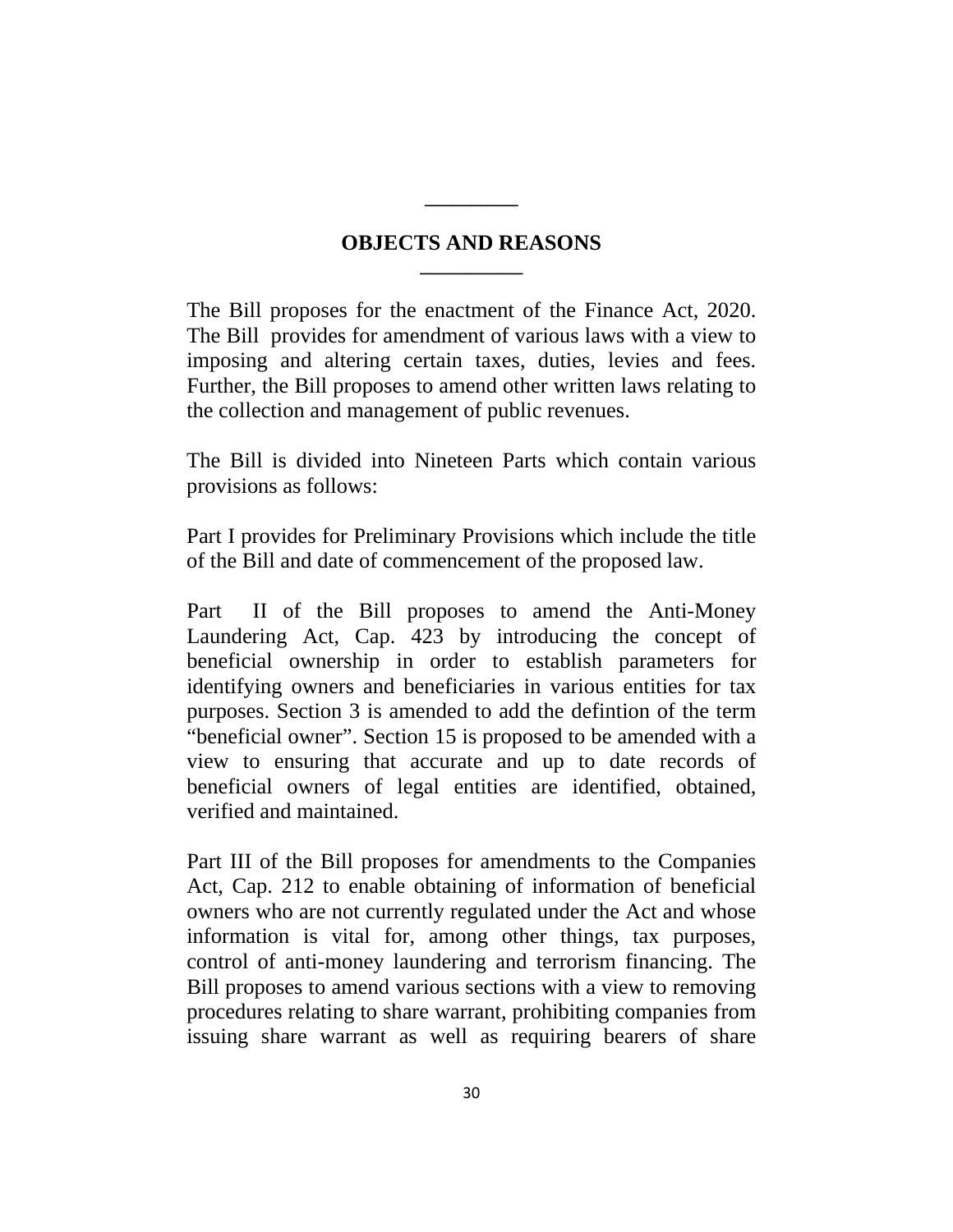warrant to surrender the warrant issued to them within twelve months commensurate from 1<sup>st</sup> July, 2020.

Part IV of the Bill proposes to amend the Electronic and Postal Communications Act, Cap. 306. Section 26 is amended to exclude network facilities licensed for leasing of towers and network facilities wholly owned by the Goverment from mandatory statutory requirement of listing on the stock exchange market.

Part V of the Bill proposes to amend the Excise (Management and Tariff) Act, Cap. 147 whereby the Fourth Schedule is amended in order to introduce excise duty on imported powder beer and powder juice with HS codes 2106.90.99. The purpose of the amendments is to increase tax base and provide for equity among tax payers.

Part VI of the Bill proposes to amend the Fair Competition Act, Cap. 285. Section 60 is amended to exclude from the provisions of that section annual turnover which has its source outside Mainland Tanzania when computing a fine to be paid for contravention of offences referred to in that section.

Part VII of the Bill proposes to amend the Income Tax Act, Cap. 332. Section 3 is proposed to be amended by introducing the interpretation of the terms "associates" and "beneficial owners" in order to establish parameters for identifying beneficiaries in various entities for tax purposes.

Sections 4 and 6 are amended in order to impose tax payment obligations to a representative assessee on behalf of a non resident for income realized in the United Republic by the nonresident.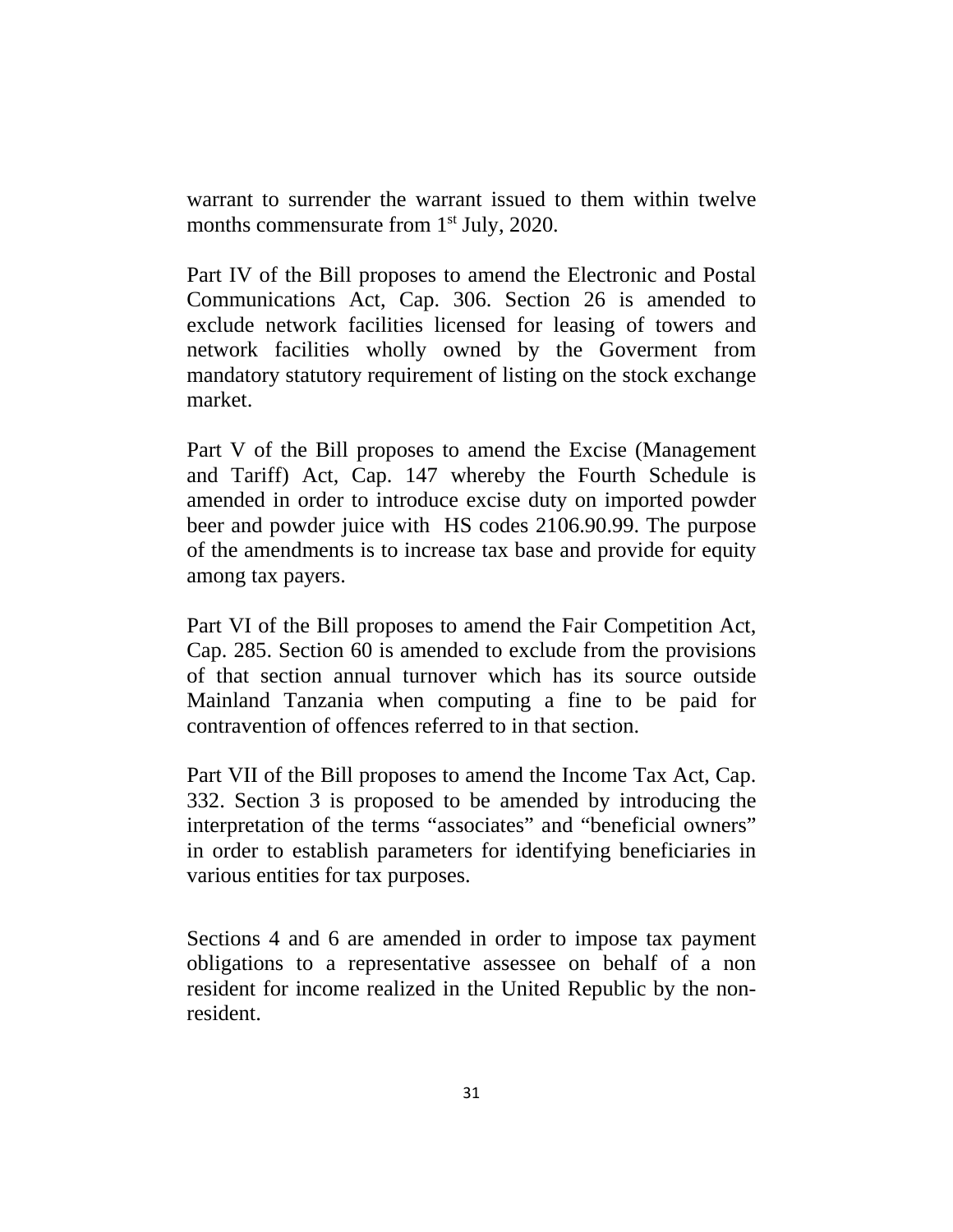Section 10 is amended to give the Minister responsible for Finance powers to grant tax exemptions on strategic projects with a total tax payable not exceeding one billion shillings for the entire period of the project without requiring prior approval of the Cabinet. The purpose of the amendments are to fast track execution and implementation of strategic projects. Section 12 is amended in order to introduce a restriction of seventy percent on realised foreign exchange loss on interest free loans. The purpose of the amendments are to protect the tax base.

Section 16 is proposed to be amended in order to include voluntary contribution to the AIDS Trust Fund and contributions to the Government in the fight against Coronavirus disease (COVID-19) in the list of allowable deductions in order to motivate voluntary contributions.

Section 19 is proposed to be amended by restricting amount of unrelieved loss to seventy percent as allowable deduction for an entity with unrelieved losses for five years or more. The proposed amendments are aimed at protecting the tax base and shall not apply to corporations engaged in agricultural business as well as health and education services.

Section 52 is proposed to be amended in order to impose tax on distributions of a trust or unit trust made to resident beneficiaries. The Bill further proposes to introduce a new section 69A in order to identify types of income of a non resident which will be subject to taxation through a representative assessee. The purpose of the amendment is to widen tax base.

Section 83 is proposed to be amended to impose withholding tax obligations on commission paid on bank agents and digital payment agents for purposes of creating equity among tax payers. Section 90 is amended so as to introduce Capital Gain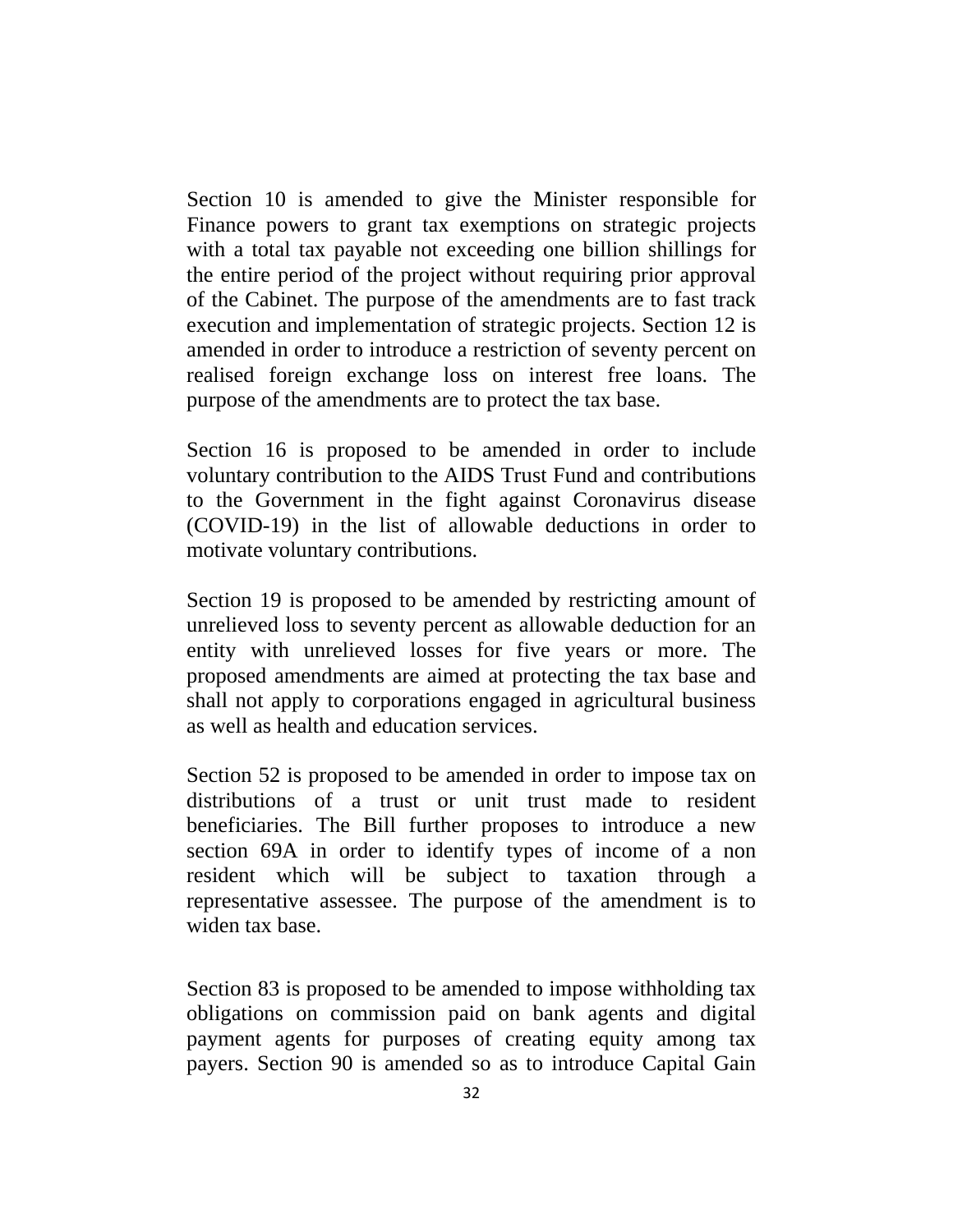Tax on net gains realised from licence or concessional right on reserved land. The objective of the amendments are to widen tax base.

The First Schedule is amended in order to increase minimum individual income threshold that will not be subject to tax. The Second Schedule is also amended in order to exempt primary cooperative societies with income not exceeding one hundred million shillings from paying income tax. The Second Schedule is further amended in order to exclude from the list of exempt amounts, income of investors in Special Economic Zones who produces for sale in the local market. The objective of these amendments is to create equity and widen tax base.

Part VIII of the Bill proposes to amend the Land Act, Cap. 113. Section 33 is proposed to be amended in order to impose an obligation of payment of land rent to an occupier of a surveyed land who fails to apply to the Commissioner of Lands for grant of right of occupancy within ninety days from the date of approval of the survey. The aim of the amendments is to ensure all persons occupying surveyed land without a right of occupancy comply with procedures for grant of right of occupancy.

Part IX of the Bill proposes to amend the Local Government Finance Act, Cap. 290. Sections 6 and 7 are proposed to be amended in order to exclude from payment of service levy persons with gross turnover of less than four million shillings. Section 9A is introduced in order to give powers to the Minister responsible for Local Government to assess and collect on behalf of district councils gross sales of 0.3 percent of service levy on mobile network operators. Furthermore, the amendments intend to confer powers to the Minister to issue orders prescribing for the manner and procedure for allocation to all respective local authorities of levies collected from mobile network operators.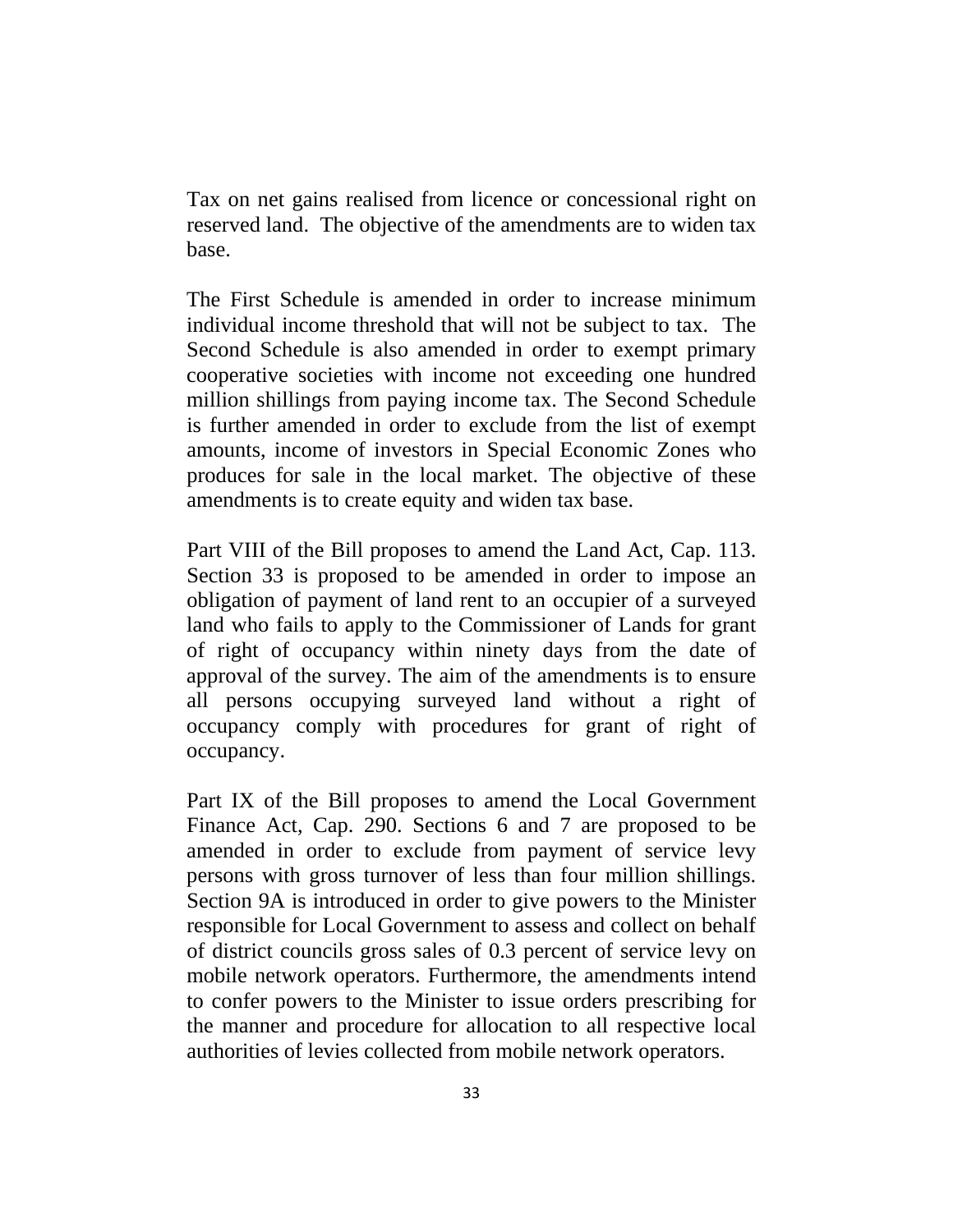Part X of the Bill proposes to amend the Mining Act, Cap. 123. The Bill is amended in various sections by adding a requirement of submission of Taxpayer Identification Number (TIN) and Tax Clearance Certificate by applicants of mining licences or applicants for renewal of mining licences. The amendments aim at promoting compliance of paying tax voluntarily.

Part XI of the Bill proposes to amend the Motor Vehicles (Tax on Registration and Transfer) Act, Cap. 124. The First Schedule to the Act is amended by introducing a special registration number at a fee of five hundred thousand shillings in addition to the registration fee. The amendments aim at increasing Government revenue.

Parts XII, XIII and XIV proposes to amend the National Parks Act, Cap. 282, the Ngorongoro Conservation Area Act, Cap. 284 and the Tanzania Revenue Authority Act, Cap. 399. The proposed amendments intend to confer legal mandate to the Tanzania Revenue Authority to collect levies, fees, income or charges which are payable to, and collected by institutions established under such laws. The institutions include the Tanzania National Parks Authority (TANAPA), the Ngorongoro Conservation Authority and the Tanzania Wildlife Management Authority (TAWA). The collected revenues will be remitted to the Consolidated Fund.

The amendments will facilitate mobilisation of revenue and enable those institutions to manage their financial affairs in accordance with the sound budgetary process and financial management by the Government.

Part XV of the Bill proposes to amend the Tax Administration Act, Cap. 438. Section 27 is proposed to be amended in order to identify tax representatives. The objective of the amendment is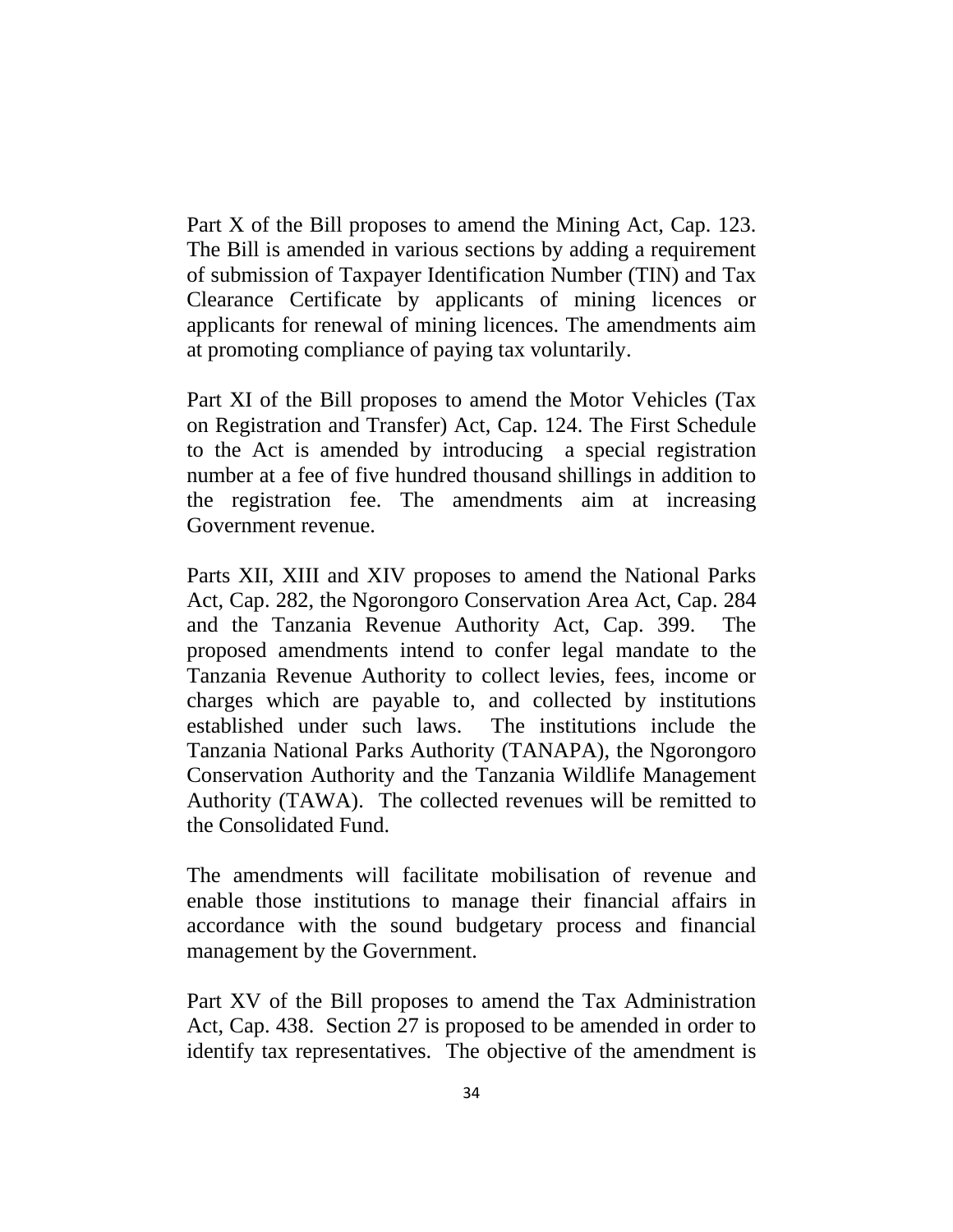to improve tax administration. Furthermore, the Bill proposes amendments to sections 50, 51 and 52 to ensure that there is efficient and effective procedure in the determination of tax objections.

Part XVI of the Bill proposes to amend the Treasury Registrar (Powers and Functions) Act, Cap. 370. Section 10A is amended in order to give powers to the Treasury Registrar to collect seventy percent of the surplus from Government Agencies, Public Corporation and Executive Agencies.

Part XVII of the Bill proposes to amend the Trustees Incorporation Act, Cap. 318. The objective of the amendment is to enable obtaining of information relating to beneficial owners under trust where such information is vital for the identification of beneficial owners.

Part XVIII of the Bill proposes to amend the Value Added Tax Act, Cap. 148. Section 59 is proposed to be amended in order to extend the period of charging value added tax at the rate of zero percent on ancillary transport services for transit goods which have stayed within Tanzanian territory for an additional period determined by the Commissioner for Customs. Furthermore, section 68 is proposed to be amended in order to allow input tax credit for export of raw minerals, acquatic, forestry and fauna products. The Schedule to the Act is proposed to be ammended to provide for exemption of crop agricultural insurance in order to promote agriculture and to encourage farmers to insure crop farming.

Part XIX of the Bill proposes to amend the Vocational Education and Training Act, Cap. 82. Section 14 is amended by reducing skills development levy from 4.5 % to 4%. The amendment aims at reducing the burden of operation costs on employers of vocational education and training institutes.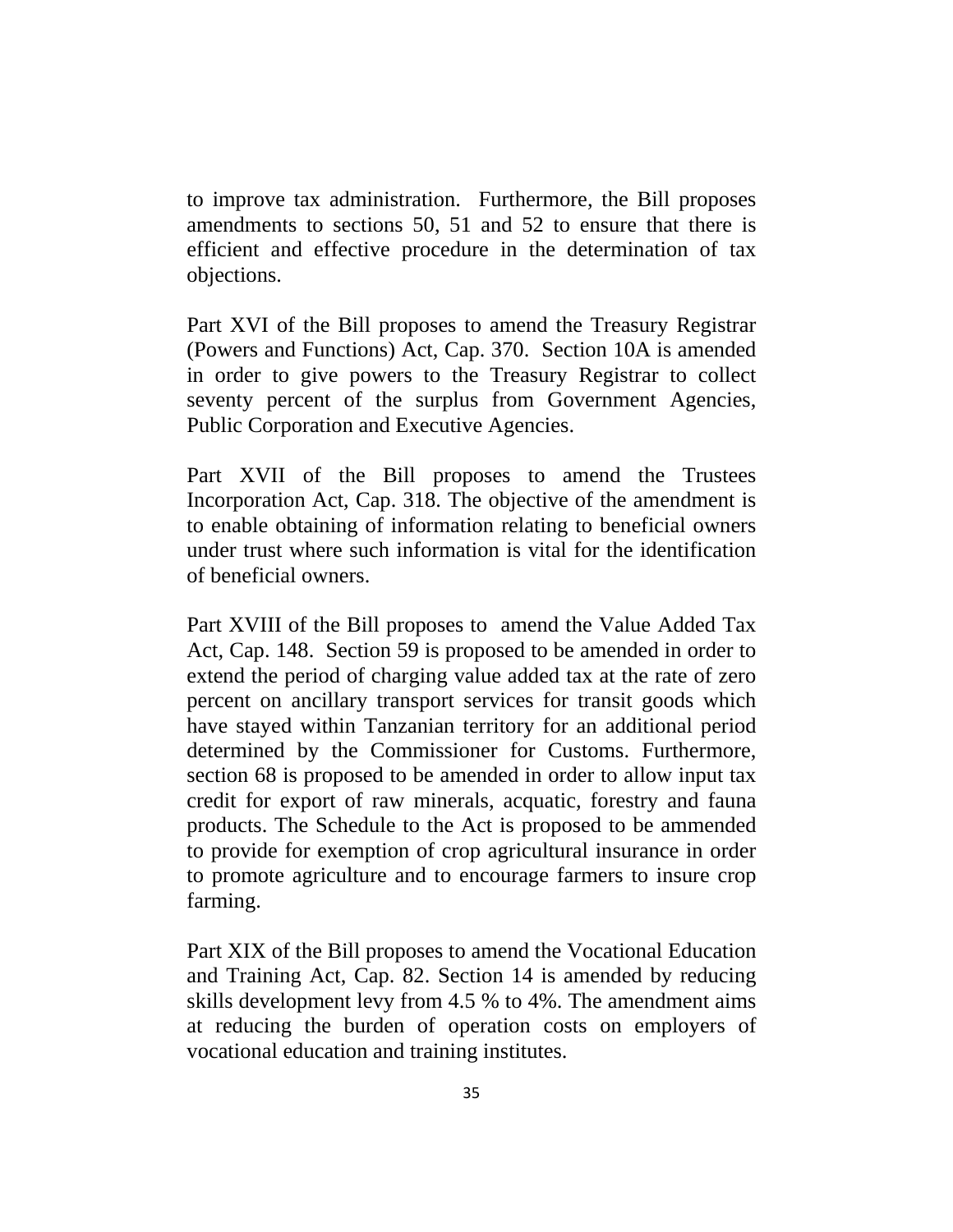# **MADHUMUNI NA SABABU** \_\_\_\_\_\_\_\_\_\_\_\_\_\_\_\_\_\_\_\_\_

\_\_\_\_\_\_\_\_\_\_\_\_\_\_\_\_\_\_\_\_

Muswada unapendekeza kutungwa kwa Sheria ya Fedha ya mwaka, 2020. Muswada unaweka masharti kuhusu marekebisho ya sheria mbalimbali kwa lengo la kuweka, kutoza au kubadilisha baadhi ya kodi, tozo, au ada. Vilevile, Muswada unapendekeza kurekebisha sheria nyingine zinazohusu ukusanyaji na usimamizi wa mapato ya umma.

Muswada huu umegawanyika katika Sehemu Kumi na Tisa zenye masharti mbalimbali kama ifuatavyo:

Sehemu ya Kwanza ya Muswada inaainisha masharti ya Utangulizi ambayo yanajumuisha jina la Muswada pamoja na tarehe ya kuanza kutumika kwa sheria inayopendekezwa.

Sehemu ya Pili ya Muswada inapendekeza kufanya marekebisho kwenye Sheria ya Kudhibiti Utakatishaji Fedha Haramu, Sura ya 423 kwa kujumuisha dhana ya mnufaika wa mwisho katika masharti ya Sheria hiyo. Kifungu cha 3 kinarekebishwa ili kuongeza tafsiri ya neno mnufaika wa mwisho "beneficial owner" na kifungu cha 15 kinarekebishwa ili kuhakikisha taarifa sahihi na za wanufaika wa mwisho zinapatikana, zinathibitishwa na kuhifadhiwa kwa wakati.

Sehemu ya Tatu ya Muswada inapendekeza kufanya marekebisho kwenye ya Sheria ya Makampuni, Sura ya 212 kwa lengo la kuwezesha upatikanaji wa taarifa za wanufaika wa mwisho katika kampuni ambazo taarifa zao ni muhimu kwa sababu za kikodi pamoja na kudhibiti utakatishaji wa fedha haramu na ufadhili wa ugaidi. Aidha, Sehemu hii inapendekeza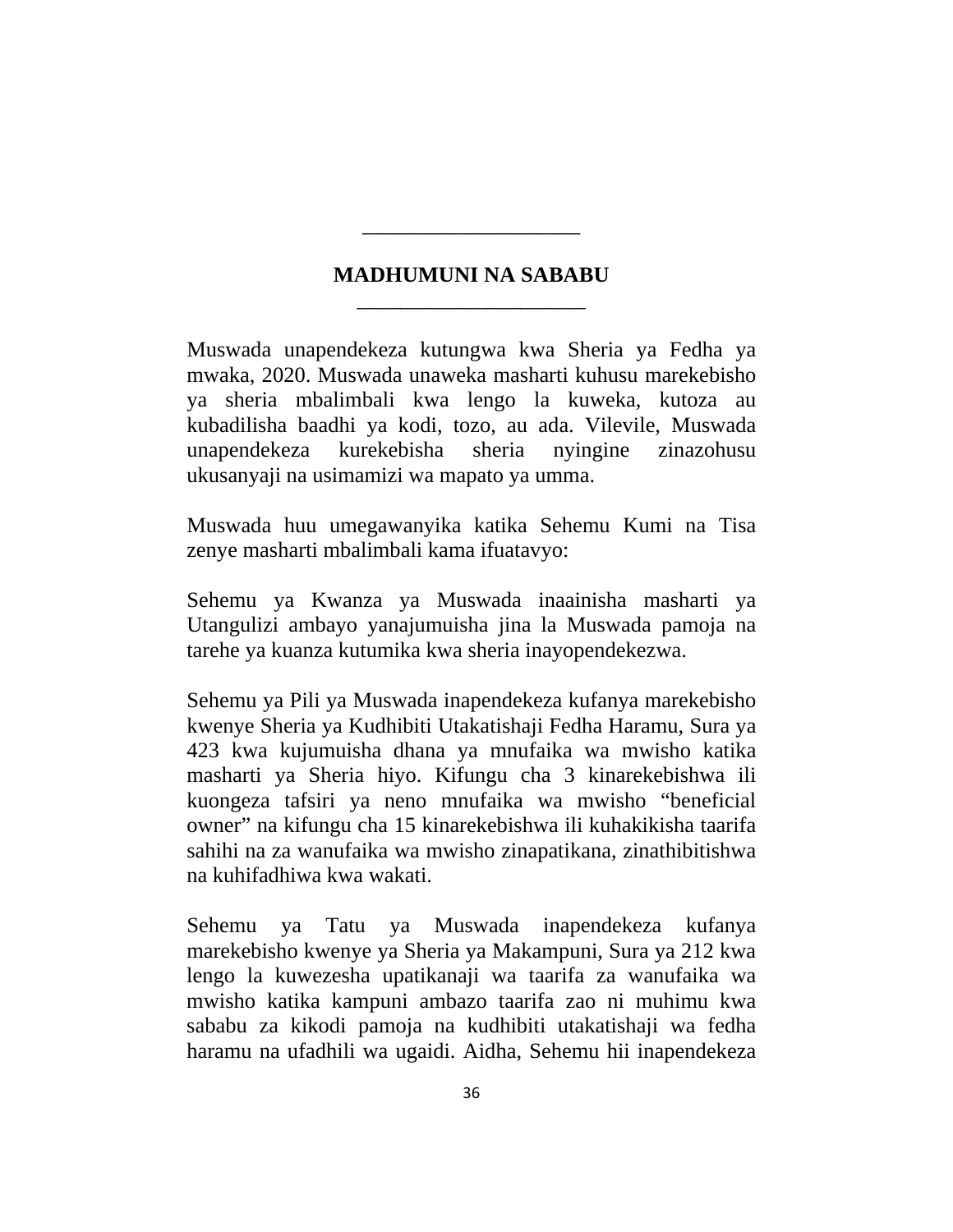kurekebisha vifungu mbalimbali ili kuondoa utaratibu wa utoaji hisa fichi (share warrant) kwa wanahisa wa kampuni ikiwa ni pamoja na kuweka katazo kwa makampuni kutoa hisa fichi na kuzitaka kampuni zenye hisa hizo kuzirudisha ndani ya miezi kumi na mbili kuanzia tarehe 1 Julai, 2020.

Sehemu ya Nne ya Muswada inapendekeza kufanya marekebisho katika Sheria ya Posta na Mawasiliano ya Kielektroniki, Sura ya 306. Kifungu cha 26 kinapendekezwa kurekebishwa ili kuziondoa kampuni za mawasiliano zinazomilikiwa na Serikali kwa kiwango cha asilimia mia moja au asilimia ishirini na tano na zaidi na kampuni zinazohusika na ukodishaji wa minara ya mawasiliano zisiwe sehemu ya makampuni ya mawasiliano yanayotakiwa kuorodheshwa kwenye soko la hisa.

Sehemu ya Tano ya Muswada inapendekeza kufanya marekebisho katika Sheria ya Ushuru wa Bidhaa, Sura ya 147 katika Jedwali la Nne ili kutoza ushuru wa bidhaa kwenye bia za unga na juisi za unga zenye HS Code 2106.90.99 zinazoingizwa kutoka nje ya nchi kwa lengo la kupanua wigo wa kodi na kuleta uwiano wa bidhaa nyingine kama hizo.

Sehemu ya Sita ya Muswada inapendekeza kurekebisha Sheria ya Ushindani, Sura ya 285. Kifungu cha 60 kinapendekezwa kurekebishwa kwa lengo la kufanya masharti ya kifungu hicho yahusishe pato ghafi lililopatikana ndani ya Tanzania Bara pekee katika ukokotoaji wa faini inayopaswa kulipwa na mtu aliyetenda kosa kwa mujibu wa kifungu hicho.

Sehemu ya Saba ya Muswada inapendekeza kufanya marekebisho katika Sheria ya Kodi ya Mapato, Sura ya 332. Inapendekezwa kufanya marekebisho ya kifungu cha 3 kwa kuongeza tafsiri ya maneno mapya kwa lengo la kuwatambua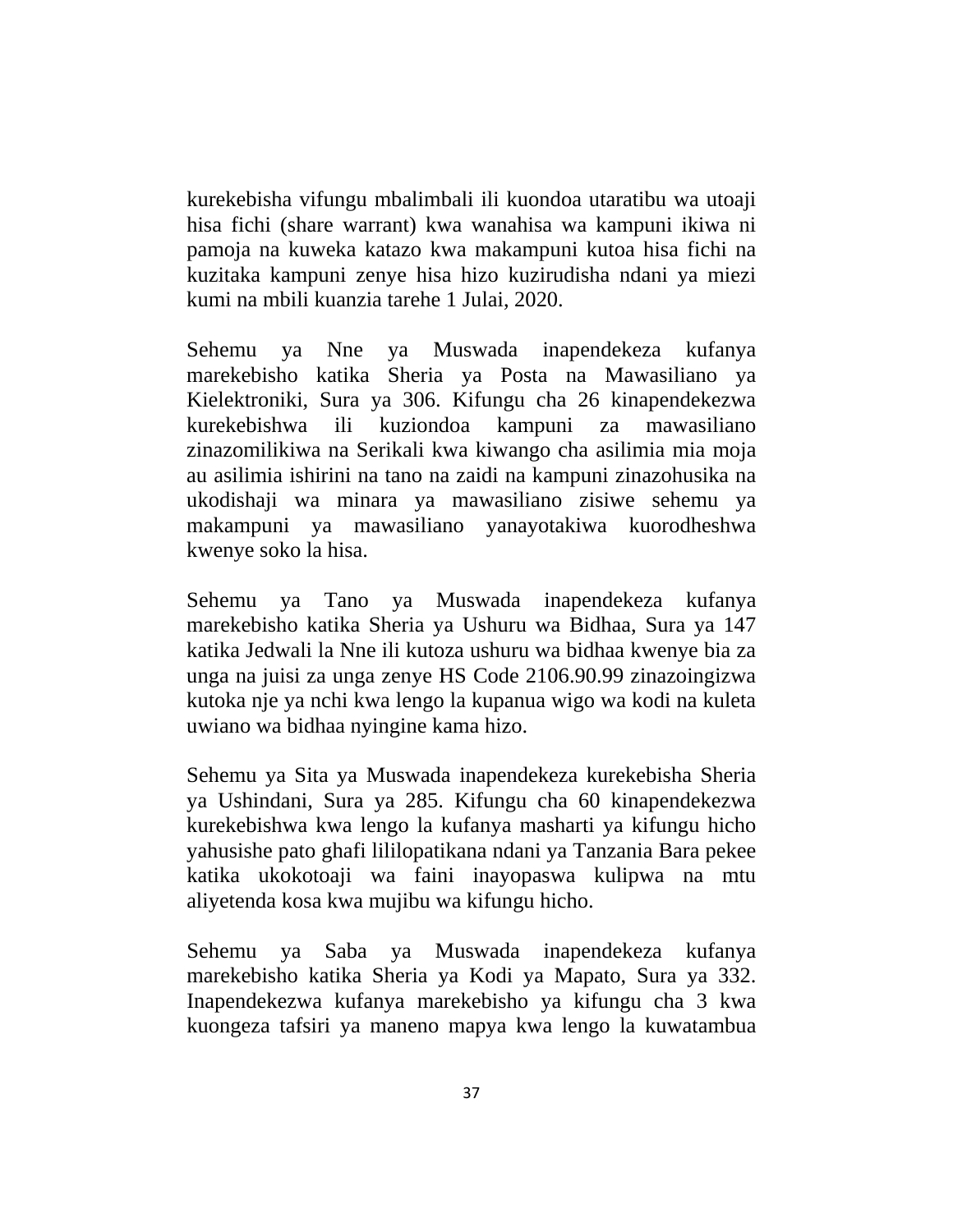washirika na wanufaika wa mwisho katika mfumo wa kodi ili kupata taarifa za kikodi na kurahisisha utozaji wa kodi.

Vifungu vya 4 na 6 vinapendekezwa kurekebishwa ili kuweka masharti ya kumtoza kodi mwakilishi mkazi kwa niaba ya mtu ambaye sio mkazi anayestahili kulipa kodi Tanzania kutokana na mapato anayopata nchini.

Kifungu cha 10 kinapendekezwa kurekebishwa ili kumwezesha Waziri mwenye dhamana na masuala ya fedha kutoa msamaha wa kodi kwenye miradi ya kimkakati yenye jumla ya kodi ya kiasi kisichozidi shilingi bilioni moja kwa kipindi chote cha utekelezaji wa mradi, pasipo kuhitaji ridhaa ya Baraza la Mawaziri. Lengo la marekebisho haya ni kuharakisha utekelezaji wa miradi ya kimkakati.

Inapendekezwa kufanya marekebisho kwenye kifungu cha 12 ili kuweka ukomo wa kiwango cha asilimia 70 cha madai ya hasara inayotokana na ubadilishaji wa fedha za kigeni wakati wa urejeshaji wa mikopo ya nje isiyokuwa na riba. Madhumuni ya marekebisho haya ni kulinda wigo wa kodi. Aidha, kifungu cha 16 kinapendekezwa kurekebishwa ili kuruhusu michango ya hiari kwenye Mfuko wa UKIMWI na mapambano dhidi ya ugonjwa wa homa kali ya mapafu (COVID-19) isijumuishwe wakati wa ukokotoaji wa kodi. Lengo la marekebisho haya ni kuhamasisha uchangiaji wa hiari ili kusaidia mapambano dhidi ya magonjwa hayo.

Ili kulinda wigo wa kodi, inapendekezwa kurekebisha kifungu cha 19 kwa kuweka ukomo wa asilimia sabini ya hasara inayoruhusiwa kusogezwa mbele kwa makampuni yanayopata hasara kwa kipindi cha miaka mitano mfululizo au zaidi. Aidha, marekebisho haya hayahusishi makampuni yanayojihusisha na kilimo, elimu na afya.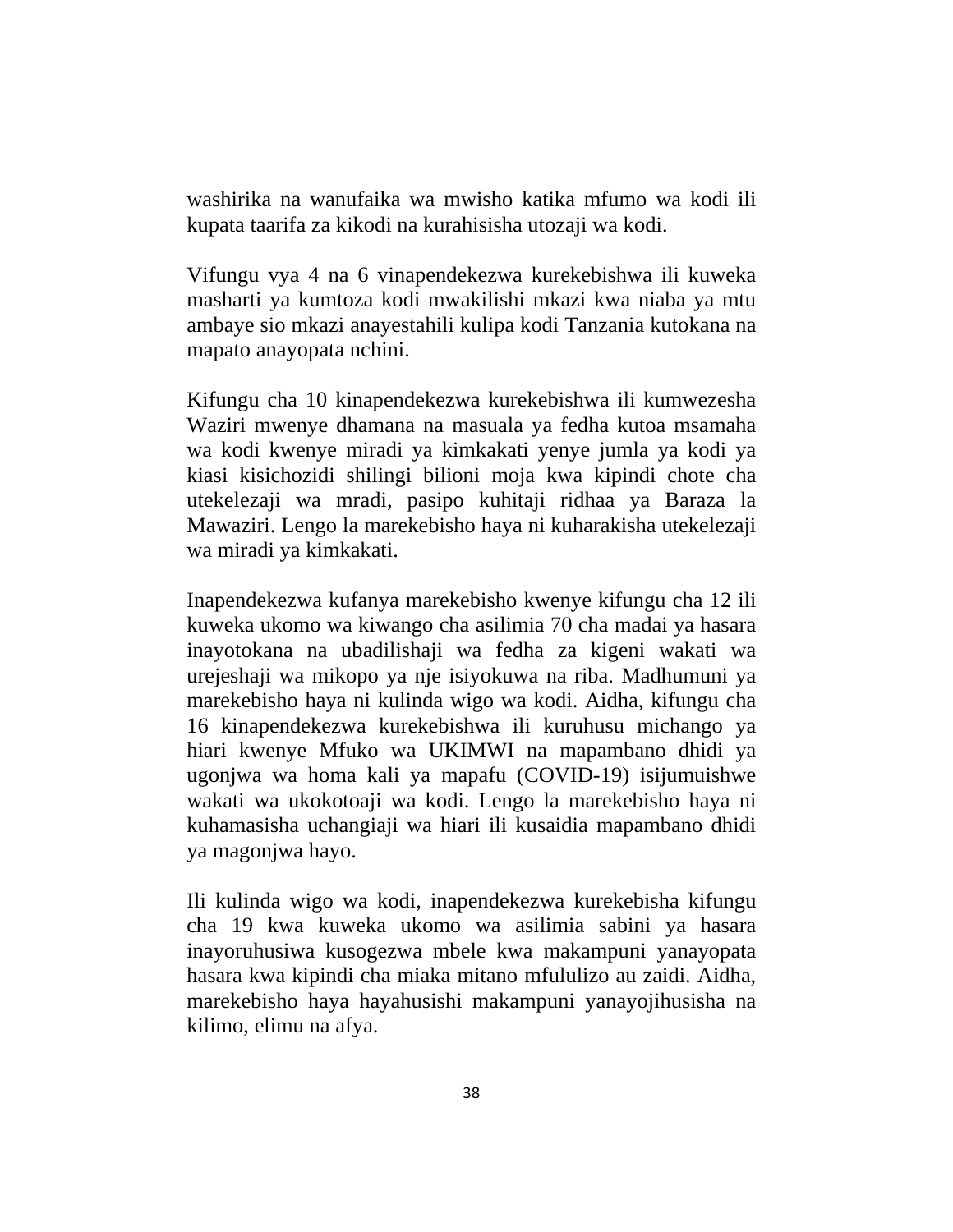Inapendekezwa kufanya marekebisho kwenye kifungu cha 52 kwa kutoza kodi kwenye gawio la wanufaika wa udhamini. Lengo la marekebisho hayo ni kuongeza wigo na kuzuia ukwepaji kodi.

Vile vile, inapendekezwa kuongeza kifungu kipya cha 69A ili kuwezesha utunzaji wa kodi kwa mapato yote anayopata mtu ambaye sio mkazi wa Jamhuri ya Muungano wa Tanzania yenye vyanzo nchini yatakayotozwa kodi kupitia mwakilishi mkazi wa Tanzania. Lengo la marekebisho haya ni kupanua wigo wa kodi na kurahisisha ukusanyaji wa kodi. Muswada unapendekeza kufanya marekebisho kwenye kifungu cha 83 kwa kuwatoza kodi mawakala wa shughuli za kibenki na mawakala wa malipo kwa njia ya mtandao ili kuweka uwiano wa walipa kodi.

Aidha, kifungu cha 90 kinapendekezwa kurekebishwa ili kutoza kodi ya ongezeko la mtaji kwenye uhamishaji wa leseni au haki za kutumia ardhi tengefu kwa lengo la kupanua wigo wa kodi.

Inapendekezwa kurekebisha Jedwali la Kwanza ili kupandisha kiwango cha chini cha pato la mtu binafsi kisichotozwa kodi. Jedwali la Pili linapendekezwa kurekebishwa ili kuvipa unafuu wa kikodi vyama vya Ushirika vya Msingi vyenye mapato chini ya Shilingi 100,000,000/=. Vilevile inapendekezwa kuondoa msamaha wa kodi kwa wawekezaji wa Kanda Maalum za Kiuchumi (Special Economic Zones) wanaozalisha na kuuza kwenye soko la ndani. Lengo ni kuweka uwiano na kuongeza wigo wa kodi.

Sehemu ya Nane ya Muswada inapendekeza kufanya marekebisho kwenye Sheria ya Ardhi, Sura ya 113. Kifungu cha 33 kinapendekezwa kurekebishwa ili kumjumuisha katika masharti ya kifungu hicho mtu yeyote anayehodhi ardhi iliyopimwa na aliyeshindwa kufanya maombi ya hati ya umiliki kwa Kamishna wa Ardhi ndani ya siku 90 kuanzia tarehe ya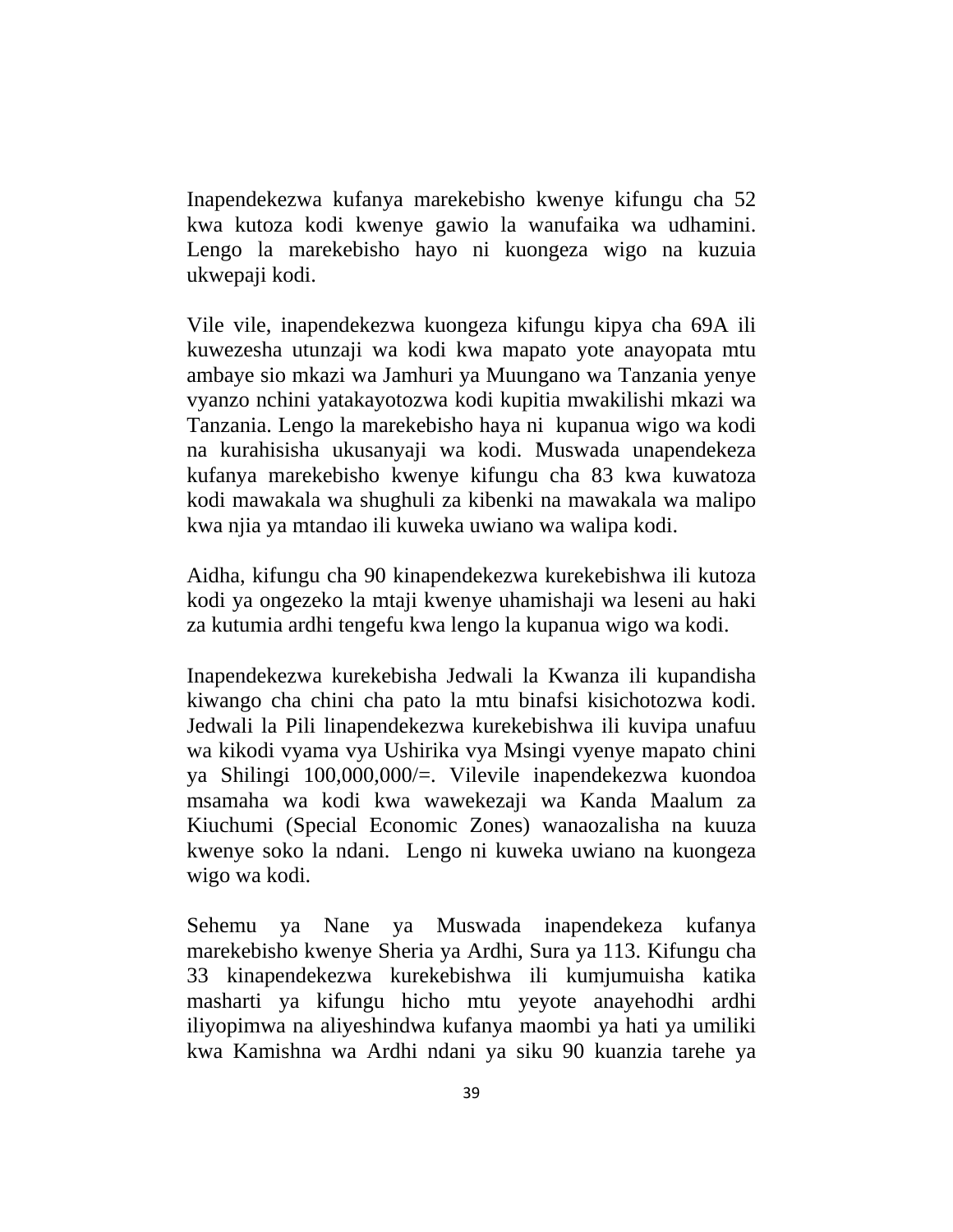kuidhinishwa kwa michoro ya upimaji. Lengo la marekebisho haya ni kuhamasisha wananchi wanaohodhi ardhi bila kumiliki wafanye taratibu za umiliki.

Sehemu ya Tisa ya Muswada inapendekeza kufanya marekebisho katika Sheria ya Fedha za Serikali za Mitaa, Sura ya 290. Vifungu vya 6 na 7 vinarekebishwa kwa lengo la kuondoa sharti la utozaji wa tozo ya huduma (service levy) kwa watu wenye pato ghafi chini ya shilingi milioni nne. Aidha, inapendekezwa kuongeza kifungu kipya cha 9A ili kumpa mamlaka Waziri wa TAMISEMI kukadiria na kukusanya tozo ya huduma kwa kampuni za simu na kuandaa kanuni ambazo zitaweka utaratibu wa kugawanya tozo hizo kwa Halmashauri za wilaya ambazo kampuni za simu zinaendesha shughuli zake.

Sehemu ya Kumi ya Muswada inapendekeza kufanya marekebisho kwenye Sheria ya Madini, Sura ya 123, ambapo vifungu mbalimbali vinarekebishwa ili kuweka masharti yanayomtaka muombaji wa leseni au anayetaka kuhuisha leseni za uchimbaji wa madini kuwa na Namba ya Utambulisho wa Mlipa Kodi (TIN) na Cheti cha Kodi (Tax Clearance Certificate) kutoka Mamlaka ya Mapato Tanzania. Lengo la marekebisho haya ni kuongeza uwajibikaji katika ulipaji kodi kwa hiari.

Sehemu ya Kumi na Moja ya Muswada inapendekeza kurekebisha Sheria ya Usajili wa Magari, Sura ya 124. Inapendekezwa kufanya marekebisho katika Jedwali la Kwanza ili kuanzisha utaratibu wa usajili wa magari kwa kutumia namba maalumu ambapo muombaji atatakiwa kulipa ada ya shilingi laki tano ambayo ni nyongeza ya ada ya kawaida ya usajili wa gari. Lengo la marekebisho haya ni kuongeza mapato ya Serikali.

Sehemu za Kumi na Mbili, Kumi na Tatu na Kumi na Nne zinapendekeza kuzifanyia marekebisho Sheria ya Hifadhi ya Taifa, Sura ya 282, Sheria ya Hifadhi ya Mamlaka ya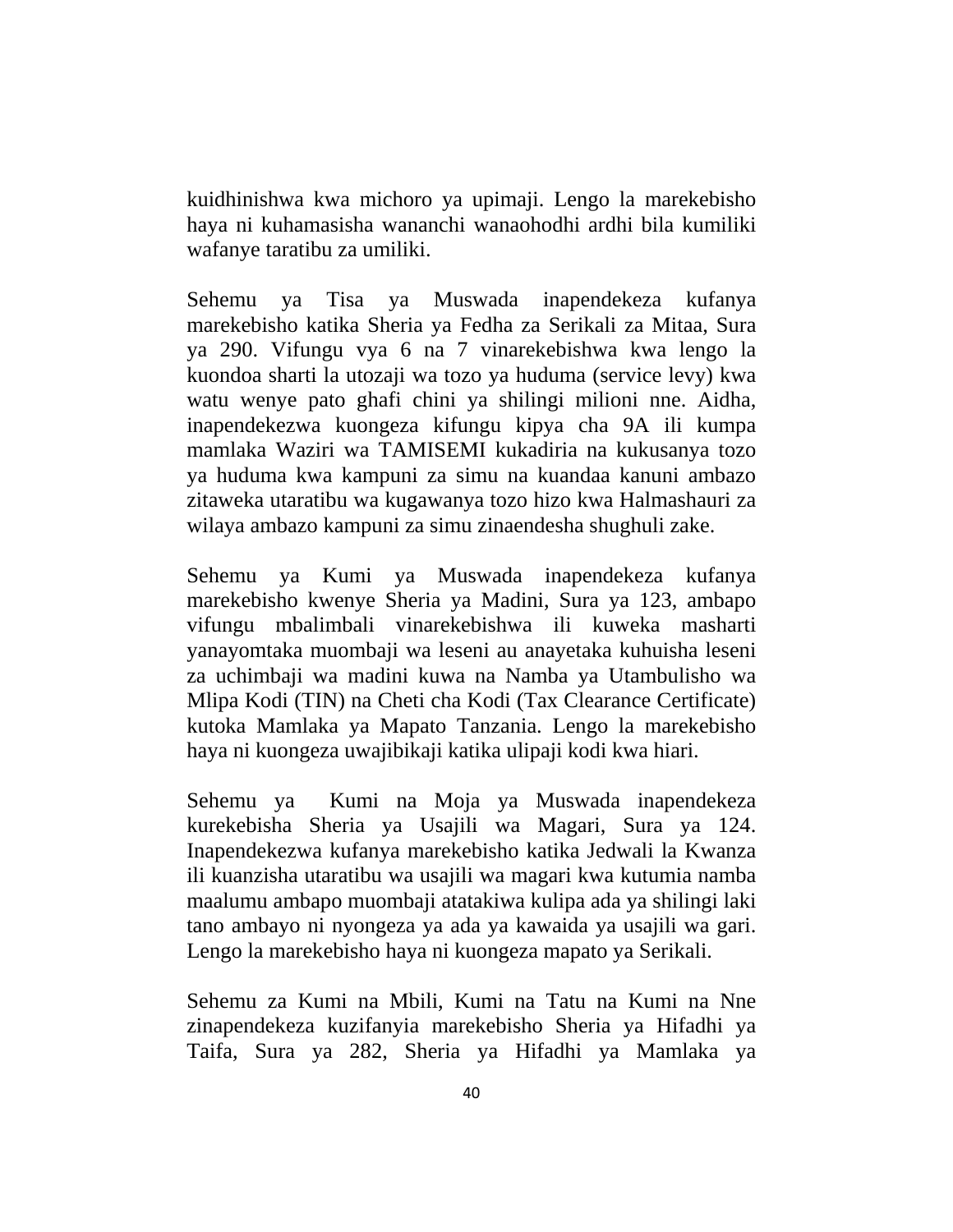Ngorongoro, Sura ya 284 na Sheria ya Mamlaka ya Mapato, Sura ya 399. Mapendekezo ya marekebisho katika sheria hizi yanalenga kuipa Mamlaka ya Mapato Tanzania (TRA) jukumu la kisheria la kukusanya maduhuli ambayo kwa sasa hukusanywa na mamlaka zinazosimamia Sheria hizo tajwa ambazo ni Shirika la Hifadhi za Taifa Tanzania (TANAPA), Mamlaka ya Hifadhi ya Ngorongoro Mamlaka ya Usimamizi wa Wanyamapori (TAWA). Aidha, maduhuli yatakayokusanywa yatahifadhiwa katika Mfuko Mkuu wa Hazina. Mapendekezo haya ya marekebisho yatawezesha taasisi hizo kutumia utaratibu wa kibajeti wa Serikali na kuondoa mfumo wa kibajeti uliopo kwa lengo la kuongeza ufanisi na usimamizi bora wa fedha za umma.

Sehemu ya Kumi na Tano ya Muswada inapendekeza kufanya marekebisho katika Sheria ya Usimamizi wa Kodi, Sura ya 438. Kifungu cha 27 kinapendekezwa kurekebishwa ili kuhakikisha kuwa walipakodi wanawakilishwa ipasavyo. Vilevile inapendekezwa kufanya marekebisho katika kifungu cha 44 kwa kuweka ukomo wa kuwasilisha nyaraka zinazoombwa. Aidha, marekebisho yanapendekezwa katika vifungu vya 50, 51 na 52 ili kuwezesha upatikanaji wa taarifa kwa wakati na utatuzi wa mapingamizi kwa wakati na kwa ufanisi.

Sehemu ya Kumi na Sita ya Muswada inapendekeza kufanya marekebisho katika Sheria ya Msajili wa Hazina, Sura ya 370. Kifungu cha 10A kinarekebishwa ili kumruhusu Msajili wa Hazina kukusanya asilimia sabini ya fedha za ziada kutoka kwenye Mashirika, Taasisi au Wakala za Serikali.

Sehemu ya Kumi na Saba ya Muswada inapendekeza kufanya marekebisho ya Sheria ya Muunganisho wa Wadhamini, Sura ya 318. Lengo la marekebisho yanayopendekezwa ni kuwezesha upatikanaji wa taarifa za wanufaika wa mwisho wakati wa usajili